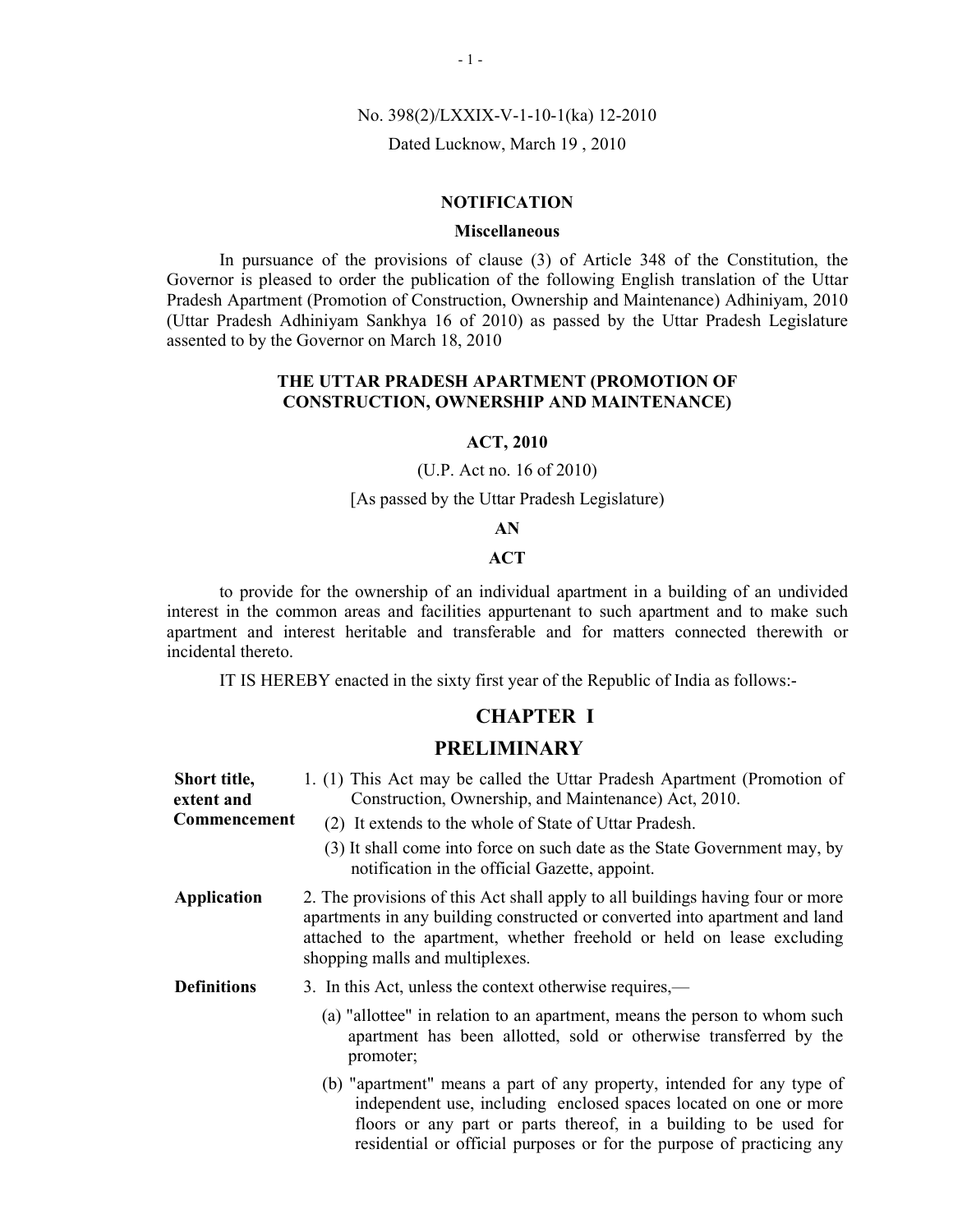profession, or for carrying on any occupation, trade or business (excluding shopping malls and multiplexes) or for such other use as may be prescribed, and with a direct exit to a public street, road or to a common area leading to such street, road and includes any garage or room (whether or not adjacent to the building in which such apartment is located) provided by the promoter for use by the owner of such apartment for parking or, as the case may be, for the residence of any domestic aide employed in such apartment;

- (c) "apartment number" means the number, letter or combination thereof, designating an apartment;
- (d) "apartment owner" means the person or persons owning an apartment or the promoter or his nominee in case of unsold apartments and an undivided interest in the common areas and facilities appurtenant to such apartment in the percentage specified in the Deed of Apartment and includes the lessee of the land on which the building containing such apartment has been constructed, where the lease of such land is for a period of thirty years or more;
- (e) "association of apartment owners" means all the owners of the apartments therein, acting as a group in accordance with the byelaws;
- (f) "board" means the Board of Management of an Association of Apartment Owners elected by its members under the bye-laws;
- (g) "building" means a building constructed on any land, containing four or more apartments, or two or more buildings in any area designated as a block, each containing two or more apartments with a total of four or more apartments in all such buildings;

 Provided that an independent house constructed in a row with independent entry and exit, whether or not adjoining to other independent houses, shall not constitute a building.

- (h) "bye-laws" means the bye-laws made under this Act;
- (i) "common areas and facilities" means—
	- (i) the land on which the building is located and all easements, rights and appurtenances belonging to the land and the building;
	- (ii) the foundations, columns, girders, beams, supports, main walls, roofs, halls, corridors, lobbies, stairs, stairways, fire-escapes and entrances and exits of the building;
	- (iii) the basements, cellars, yards, parks, gardens, community centres and parking areas of common use;
	- (iv) the premises for the lodging of janitors or persons employed for the management of the property;
	- (v) installations of central services, such as, power, light, gas, hot and cold water, heating, refrigeration, air conditioning, incinerating and sewerage;
	- (vi) the elevators, tanks, pumps, motors, fans, cable pipe line (TV, gas, electricity etc.) rain water harvesting system, compressors, ducts and in general all apparatus and installations existing for common use;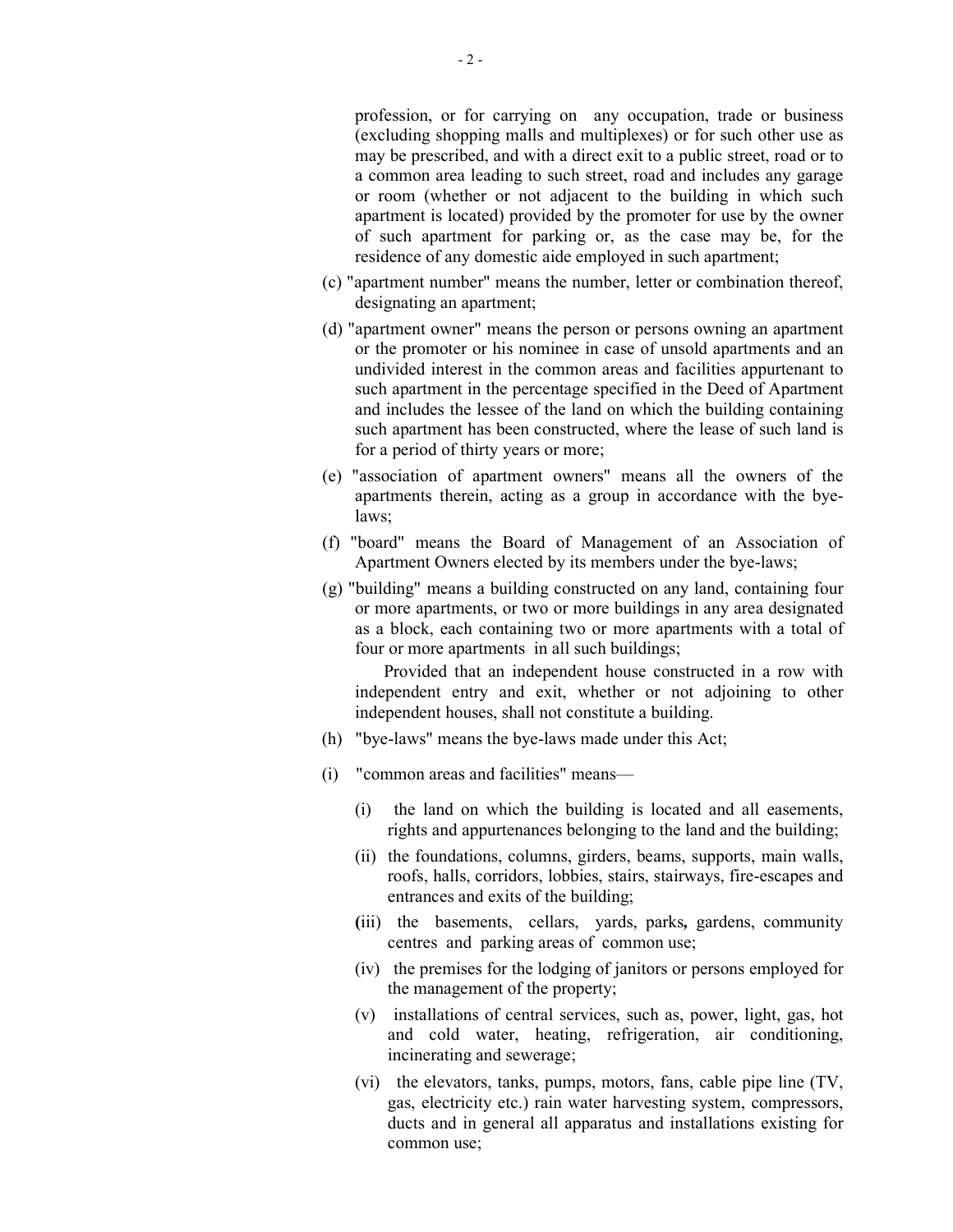- (vii) such other community and commercial facilities as may be specified in the bye-laws; and
- (viii) all other parts of the property necessary or convenient to its existence, maintenance and safety, or normally in common use;
- (j) "common expenses" means—
	- (i) expenses of administration, maintenance, repair or replacement of the common areas and facilities, utilities, equipments and machineries and all other sums assessed against the owners of apartment by the Association of Apartment Owners.
	- (ii) expenses declared as common expenses by the provisions of this Act or by the bye-laws, or agreed upon by the Association of Apartment Owners;
- (k) "common profits" means the balance of all income, rents, profits, and revenues from the common areas and facilities remaining after the deduction of the common expenses;
- (l) "competent authority" means any person or authority authorised by the government by notification to perform the functions of the competent authority under this Act for such areas as may be specified in the notification;
- (m) "declaration" means declaration referred to in section 12;
- (n) "deed of apartment" means the Deed of Apartment referred to in section 14;
- (o) "government" means the Government of Uttar Pradesh;
- (p) "independent areas" means the areas which have been declared but not included as common areas for joint use of apartments and may be sold by the promoter without the interference of other apartment owners;
- (q) "joint family" means a Hindu undivided family, and in the case of other persons, a group or unit, the members of which are by custom, joint in possession or residence;
- (r) "local authority" means the Development Authority established under the Uttar Pradesh Urban Planning and Development Act, 1973 or Controlling Authority established under the Uttar Pradesh (Regulation of Building Operations) Act, 1958 or Special Area Development Authority established under the Uttar Pradesh Special Area Development Authorities Act, 1986 or the Uttar Pradesh Housing and Development Board established under the Uttar Pradesh Housing and Development Board Act,1965 or the Industrial Area Development Authority established under the Uttar Pradesh Industrial Area Development Authorities Act, 1976 or the Uttar Pradesh Cooperative Housing Federation established under the Uttar Pradesh Cooperative Housing Societies Act, 1965 or the Municipal Corporation constituted under the Uttar Pradesh Municipal Corporations Act, 1959 or the municipality established under the Uttar Pradesh Municipalities Act, 1916, having jurisdiction over the site of property;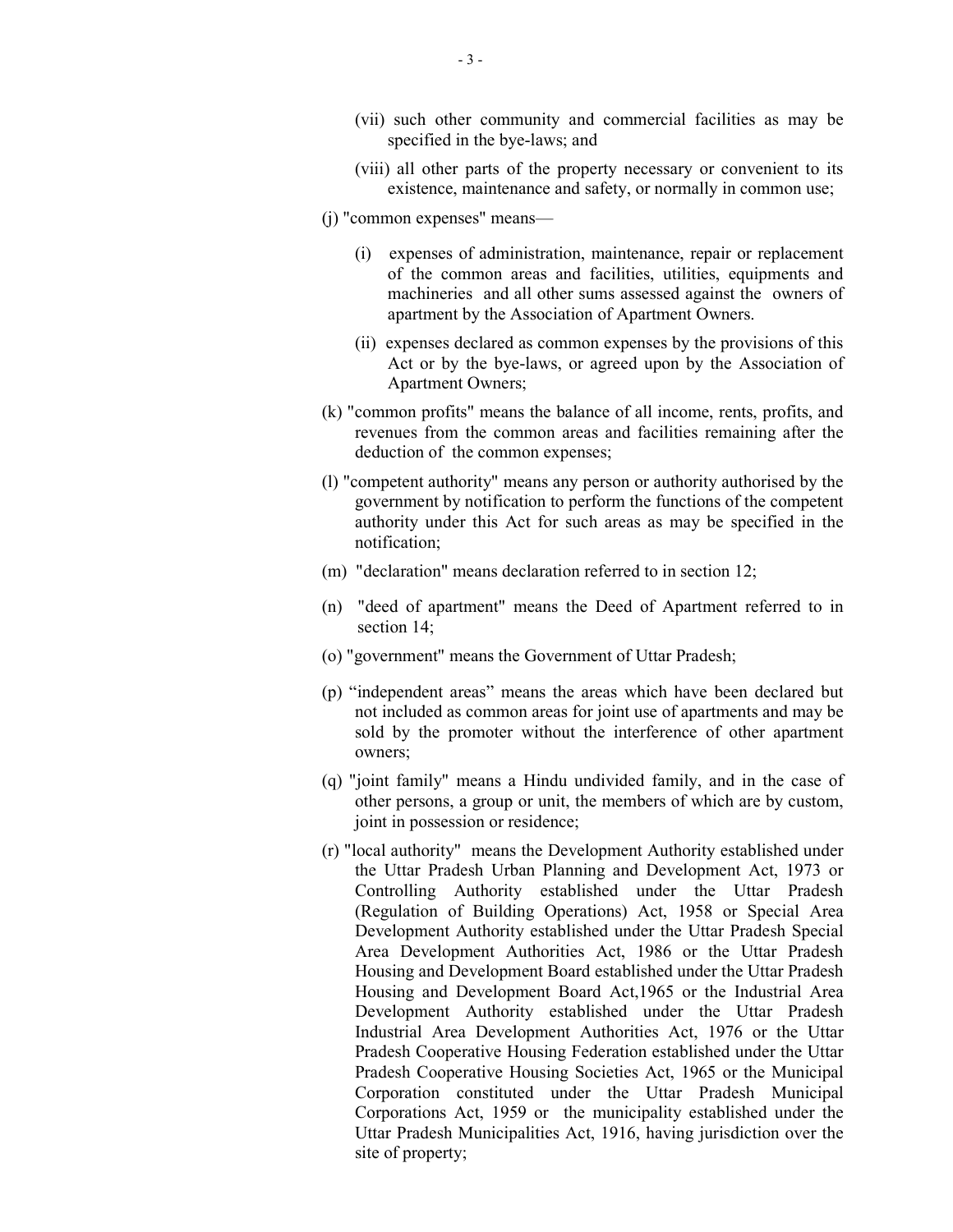- (s) "limited common areas and facilities" means those common areas and facilities which are designated in writing by the promoter before the allotment, sale or other transfer of any apartment as reserved for use of certain apartment or apartments to the exclusion of the other apartments;
- (t) "manager" means the Manager of an Association of Apartment Owners appointed under the bye-laws;
- (u) "person" includes a firm and a joint family, and also includes a group housing co-operative society;
- (v) "Prescribed" means prescribed by rules made under this Act;
- (w) "promoter" means a person, company, firm, Association or cooperative society, as the case may be, by which, or by whom the building has been constructed;
- (x) "property" means the land, the building, and all improvements and structures thereon, and all easements, rights and appurtenances belonging thereto, and all articles of personal property intended for use in connection therewith, which have been, or are intended to be submitted to the provisions of this Act;

## CHAPTER II

## DUTIES AND LIABILITIES OF PROMOTERS

| General<br>liabilities of<br>promoter | 4. (1) Any promoter who intends to sell an apartment, shall make a full<br>and true disclosure in writing of following to an intending purchaser<br>and the Competent Authority:-                                                                                            |
|---------------------------------------|------------------------------------------------------------------------------------------------------------------------------------------------------------------------------------------------------------------------------------------------------------------------------|
|                                       | (a) rights and his title to the land and the building in which the<br>apartments have been or proposed to be constructed;                                                                                                                                                    |
|                                       | (b) all encumbrances, if any, on such land or building, and any right,<br>title, interest or claim of any person in or, over such land or<br>building;                                                                                                                       |
|                                       | (c) the plans and specifications approved by or submitted for<br>approval to the local authority of the entire building of which<br>such apartment forms part;                                                                                                               |
|                                       | (d) detail of all common areas and facilities as per the approved lay-<br>out plan or building plan;                                                                                                                                                                         |
|                                       | (e) the nature of fixtures, fittings, and amenities, which have been or<br>proposed to be provided;                                                                                                                                                                          |
|                                       | (f) the details of the design and specifications of works or and<br>standards of the material which have been or are proposed to be<br>used in the construction of the building, together with the details<br>of all structural, architectural drawings, layout plans,<br>no |

objection certificate from Fire Department, external and internal services plan of electricity, sewage, drainage and water supply

system etc. to be made available with the Association;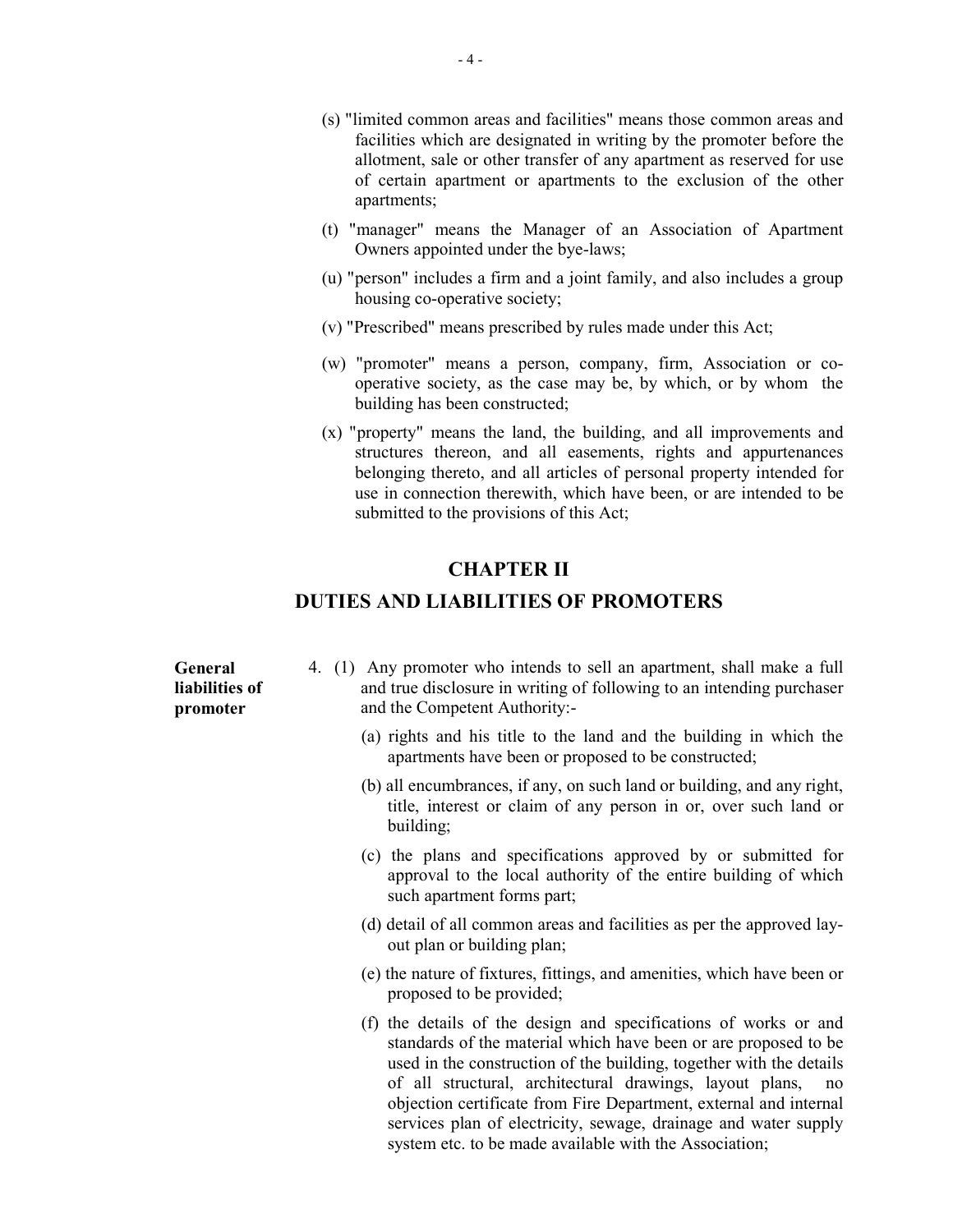- (g) all outgoings, including ground rent, municipal or other local taxes, water and electricity charges, revenue assessments, maintenance and other charges, interest on any mortgage or other encumbrance, if any, in respect of such land, building and apartments;
- (h) such other information and documents as may be prescribed.
- (2) Every promoter shall,
	- (a) specify in writing the date by which, construction of the apartment is to be completed subject to force majeure clause and intimation sent to such purchaser;
	- (b) declare the penalty for delay in completion of the building and also penalty in the event of non-payment of instalment by the purchaser;
	- (c) declare the conditions for cancellation or withdrawal of allotment and the extent of compensation either way in the event of violations of any of the conditions.
	- (d) give the intending purchaser, on payment of photocopying charges, true copies of the documents referred to in this section.
- (3) Where a building or apartment is proposed to be constructed by a promoter, the Jal Sansthan or the Uttar Pradesh Power Corporation Limited or the local authority, may supply water and electricity respectively on a temporary basis on intimation of approval of the plan by the prescribed sanctioning authority:

 Provided that the Jal Sansthan or the Uttar Pradesh Power Corporation Limited or the local authority may, on an intimation from the prescribed sanctioning authority, disconnect such supply of water and electricity as the case may be, if the promoter proceeds with the construction of building contrary to the approved plan, except for such deviations as are within the permissible limits:

 Provided further that no such disconnection of supply of water and electricity, as the case may be, shall be made by the Jal Sansthan or Uttar Pradesh Power Corporation Limited or Local Authorities without first giving a show cause notice and providing opportunity of hearing for intended disconnection and also recording reasons in writing thereof.

(4) After plans, specifications and other particulars specified in this section as sanctioned by the prescribed sanctioning authority are disclosed to the intending purchaser and a written agreement of sale is entered into and registered with the office of concerned registering authority. The promoter may make such minor additions or alterations as may be required by the owner or owners, or such minor changes or alterations as may be necessary due to architectural and structural reasons duly recommended and verified by authorized Architect or Engineer after proper declaration and intimation to the owner:

Provided that the promoter shall not make any alterations in the plans, specifications and other particulars without the previous consent of the intending purchaser, project Architect, project Engineer and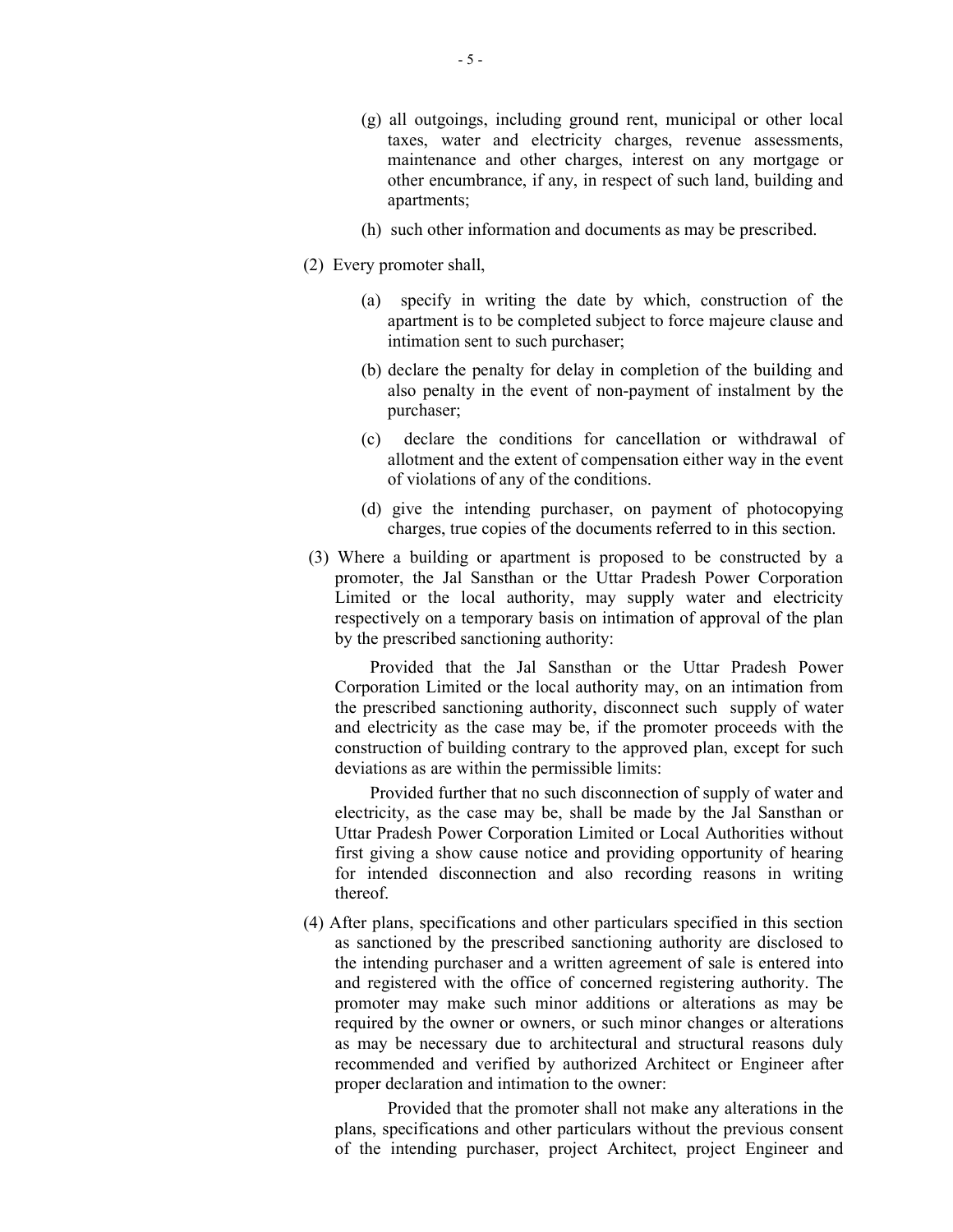obtaining the required permission of the prescribed sanctioning authority, and in no case he shall make such alterations as are not permissible in the building bye-laws.

(5) An apartment may be transferred by the promoter to any person only after obtaining the completion certificate from the prescribed sanctioning authority concerned as per building bye-laws. The completion certificate shall be obtained by promoter from prescribed authority within the period of two years from the date of sale agreement. Provided that if the construction work is not completed within the stipulated period, with the permission of the prescribed authority;

 Provided furthar that if the completion certificate is not issued by the prescribed sanctioning authority within three months of submission of the application by the promoter complete with all certificates and other documents required, the same shall be deemed to have been issued after the expiry of three months.

Explanation: For the purposes of this sub-section "completion" means the completion of the construction works of a building as a whole or the completion of an independent block of such building, as the case may be.

(6) After obtaining the completion certificate as provided in sub-section (5) and handing over physical possession of the apartments to the allottees, it shall be the responsibility of the promoter to hand over the possession of the common areas and facilities and also the originals of the plans and documents to the Association of apartment owners formed and registered under sub-section (2) of section-14.

Provided that handing over of physical possession of the common areas and facilities under this sub-section shall be completed within a period of one year from the date of issue of completion certificate or the date by which seventy five percent of the apartments have been handed over to the allottees, whichever is earlier, subject to the condition that the promoter shall be responsible for the sale and transfer of the balance apartments.

- (7) The promoter shall maintain the common areas and facilities till the Association is formed in accordance with the conditions laid down in sub section (2) of section-14 and shall be entitled to levy proportionate maintenance charges as specified in the declaration.
- (8) The promoter shall be responsible upto two years after handing over the apartments regarding construction and structural defects in the building constructed by him and he shall get such defects removed at his own cost, failing which he shall liable to pay compensation for the losses incurred by him for such defects.
- (9) The promoter shall pay all local taxes including house tax, water tax, sewer tax, until and unless subleases have been executed in favour of the apartment owners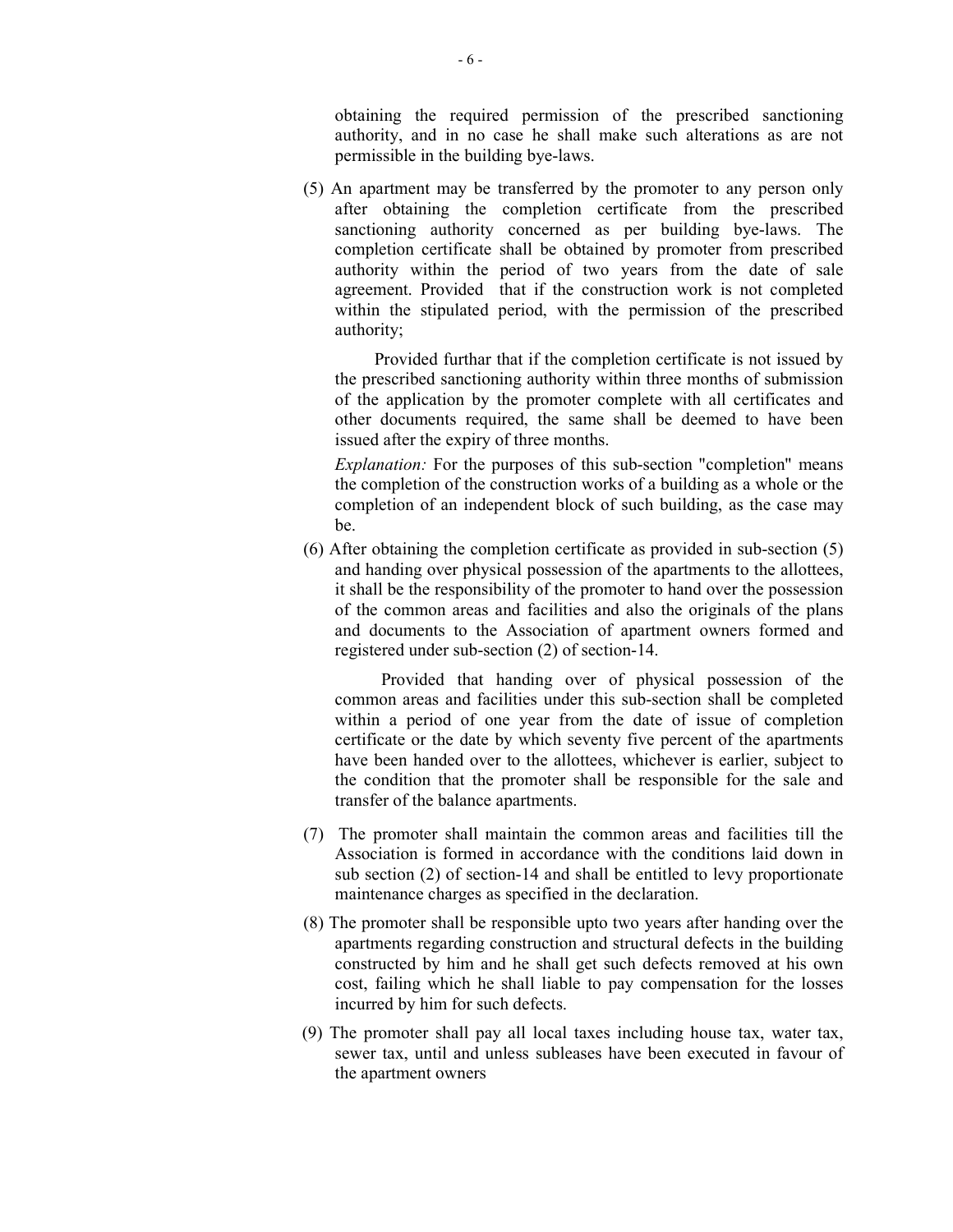## CHAPTER III

## RIGHTS AND OBLIGATIONS OF APARTMENT OWNERS

Rights of Apartment **Owners** 

Apartment **Owners** 

- 5. (1) Every person to whom any apartment is sold or otherwise transferred by the promoter shall subject to the other provisions of this Act, be entitled to the exclusive ownership and possession of the apartment so sold or otherwise transferred to him.
	- (2) Every person who becomes entitled to the exclusive ownership and possession of an apartment shall be entitled to such percentage of undivided interest in the common areas and facilities as may be specified in the Deed of Apartment and such percentage shall be computed by taking, as a basis, the area of the apartment in relation to the aggregate area of all apartments of the building.
	- (3) (a) The percentage of the undivided interest of each apartment owner in the common areas and facilities shall have a permanent character, and shall not be altered without the written consent of all the apartment owners and approval of the competent authority.
		- (b) The percentage of the undivided interest in the common areas and facilities shall not be separated from the apartment to which it appertains and shall be deemed to be conveyed or encumbered with apartment, even though such interest is not expressly mentioned in the conveyance or other instrument.
	- (4) The common areas and facilities shall not be transferred and remain undivided and no apartment owner or any other person shall bring any action for partition or division of any part thereof, and any covenant to the contrary shall be void.
	- (5) Each apartment owner may use the common areas and facilities in accordance with the purposes for which they are intended without hindering or encroaching upon the lawful rights of the other apartment owners.
	- (6) The necessary work relating to maintenance, repair and modification or relocation of the common areas and facilities and the making of any additions or improvements thereto, shall be carried out only in accordance with the provisions of this Act and the bye-laws.
	- (7) The Association of Apartment Owners shall have the irrevocable right, to be exercised by the Board or Manager to have access to each apartment from time to time during reasonable hours for the maintenance, repairs or replacement of any of the common areas or facilities therein, or accessible therefrom, or for making emergency repairs therein necessary to prevent damage to the common areas and facilities or to any other apartment or apartments.
- Obligation of 6. (1) Each apartment owner shall comply strictly with the bye-laws and with the covenants, conditions and restrictions set forth in the Deed of Apartment, and failure to comply with any of them shall be a ground for action to recover sums due for damages, or for injunctive relief, or both, by the Manager or Board on behalf of the Association of Apartment Owners or in a proper case, by an aggrieved apartment owner.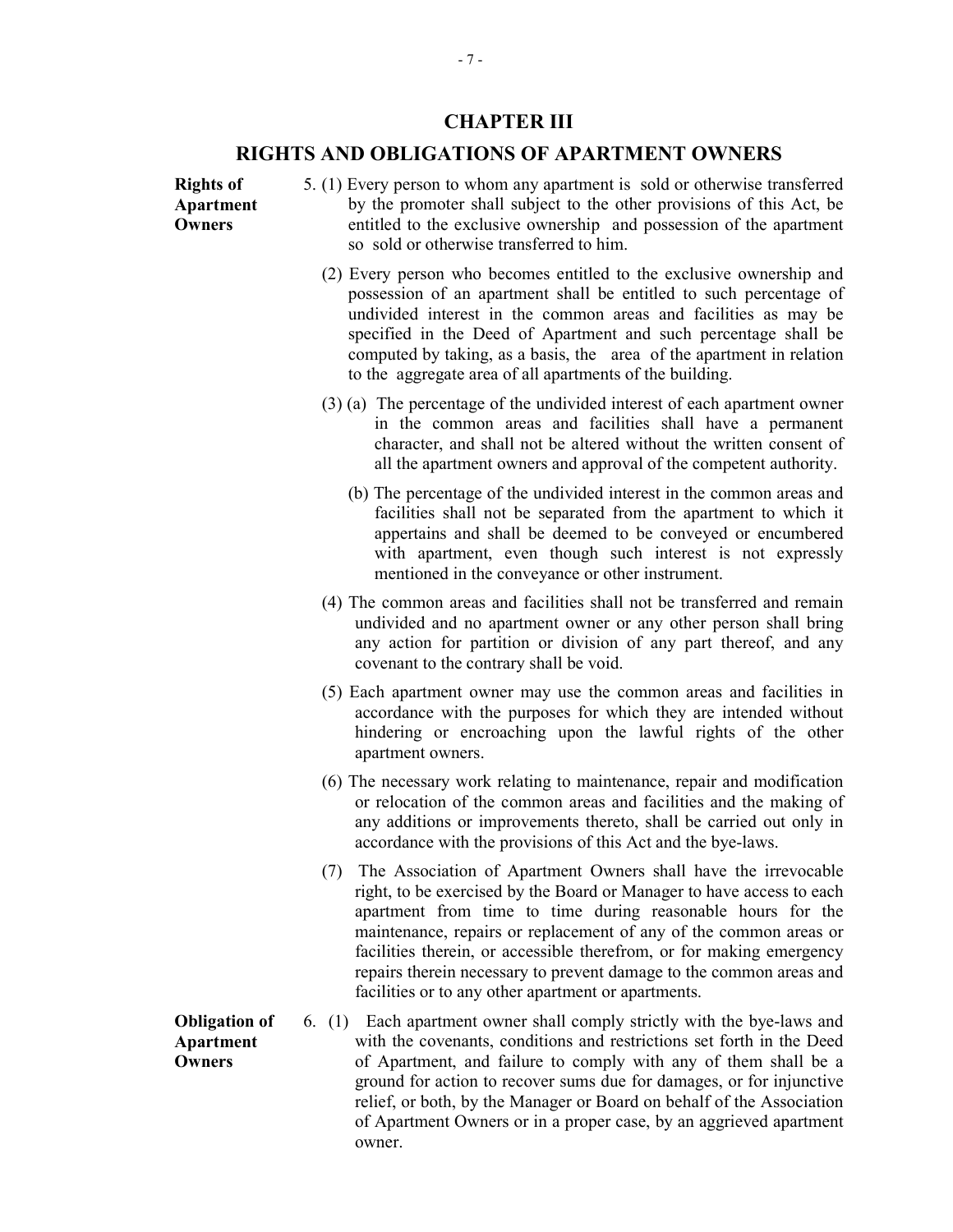(2) No apartment owner shall do any work which would be prejudicial to the soundness or safety of the property or reduce the value thereof or impair any easement or heriditament or shall add any material structure or excavate any additional basement or cellar or alter the external facade without first obtaining the consent of all the apartment owners.

Explanation: In this section, reference to apartment owners shall be construed, in relation to a building in any block, pocket or other designated area, the apartment owners of the concerned building in such block, pocket or other designated area.

# CHAPTER IV OWNERSHIP, HERITABILITY AND TRANSFERABILITY OF APARTMENTS

Apartment to be heritable and transferable

7. Each apartment, together with the undivided interest in the common areas and facilities appurtenant to such apartment, shall, for all purposes constitute a heritable and transferable immovable property within the meaning of any law for the time being in force, and accordingly, an apartment owner may transfer his apartment and the percentage of undivided interest in the common areas and facilities appurtenant to such apartment by way of sale, mortgage, lease, gift, exchange or in any other manner whatsoever in the same manner, to the same extent and subject to the same rights, privileges, obligations, liabilities investigations, legal proceedings, remedies and to penalty, forfeiture or punishment as any other immovable property or make a bequest of the same under the law applicable to the transfer and succession of immovable property.

Provided that where the allotment, sale or other transfer of any apartment has been made by any group housing co-operative society or association in favour of any member thereof, the transferability of such apartment and all other matters shall be regulated by the law, which may provide a transfer fee at a maximum rate of 2 percent but not less than 1 percent in any case of the sale value, applicable to such group housing co-operative society or association whosoever maintains the common areas and facilities. The transfer fee shall no be leviable in case of heritability.

Ownership of apartment shall be subject to conditions 8. Where any allotment, sale or other transfer of any apartment has been made, whether before or after the commencement of this Act, in pursuance of any promise of payment, or part payment, of the consideration thereof, the allottee or transferee, as the case may be, shall not become entitled to the ownership and possession of that apartment or to a percentage of undivided interest in the common areas and facilities appurtenant to such apartment until full payment has been made of the consideration thereof together with interest, if any due thereon, and where any such allottee or transferee has been inducted into the possession of such apartment or any part thereof in pursuance of such allotment or transfer, he shall, until the full payment of the consideration has been made continue to remain in possession thereof on the same terms and conditions on which he was so inducted into possession of such apartment or part thereof. There shall not be any hidden charges.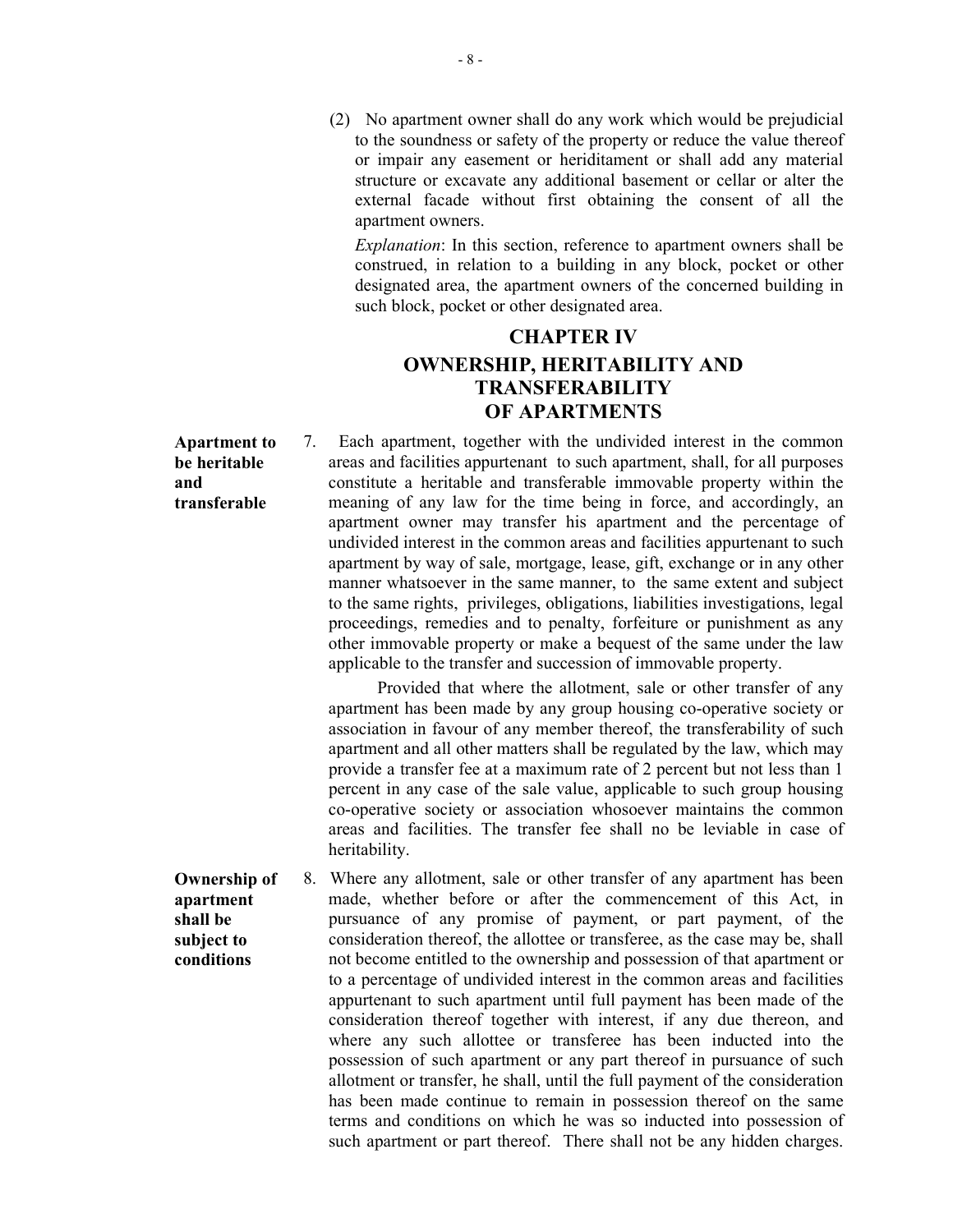All sale consideration shall be fixed either at the time of agreement to sale or when the purchases are made final in writing as per provisions of this Act;

Right of reentry

9. (1) Where any land is given on lease by a person (hereafter in this section referred to as the lessor) to another person (hereafter in this section referred to as the lessee, which term shall include a person in whose favour a sub-lease of such land has been granted), and any building has been constructed on such land by the lessee or by any other person authorised by him or claiming through him, such lessee shall grant in respect of the land as many sub-leases as there are apartments in such building and shall execute separate deeds of sublease in respect of such land in favour of each apartment owner before handing over the possession of apartment in such building to him. The lessor shall be duty bound to supply the plans and other legal documents to the lessee.

> Provided that no sub-lease in respect of any land shall be granted except on the same terms and conditions on which the lease in respect of the land has been granted by the lessor and no additional terms and conditions shall be imposed by the lessee except with the previous approval of the lessor.

- (2) Where the lessee has any reason to suspect that there had been any breach of the terms and conditions of the sub-lease referred to in sub-section (1), he may himself inspect the land on which the building containing the concerned apartment has been constructed, or may authorise one or more persons to inspect such land and make a report as to whether there had been any breach of the terms and conditions of any sub-lease in respect of such land and, if so, the nature and extent of such breach, and for this purpose, it shall be lawful for the lessee or any person authorised by him to enter into, and to be in, the land in relation to which such breach has been or is suspected to have been committed.
- (3) Where the lessee or any person authorised by him makes an inspection of the land referred to in sub-section (1), he shall record in writing his findings on such inspection [a true copy of which shall be furnished to the apartment owner by whom such breach of the terms and conditions of sub-lease in respect of the land appurtenant to the apartment owned by him has been committed (hereinafter referred to as the defaulting apartment owner)] and where such findings indicate that there had been any breach of the terms and conditions of the sub-lease in respect of such land, the lessee may, by a notice in writing, require the defaulting apartment owner to refrain from committing any breach of the terms and conditions of the sub-lease in respect of such land, or to pay in lieu thereof such composition fees as may be specified in the notice in accordance with such scales of composition fees as may be prescribed.
- (4) The defaulting apartment owner who is aggrieved by any notice served on him by the lessee under sub-section (3) may, within thirty days from the date of service of such notice, prefer an appeal to the Court of the District Judge having jurisdiction (hereinafter referred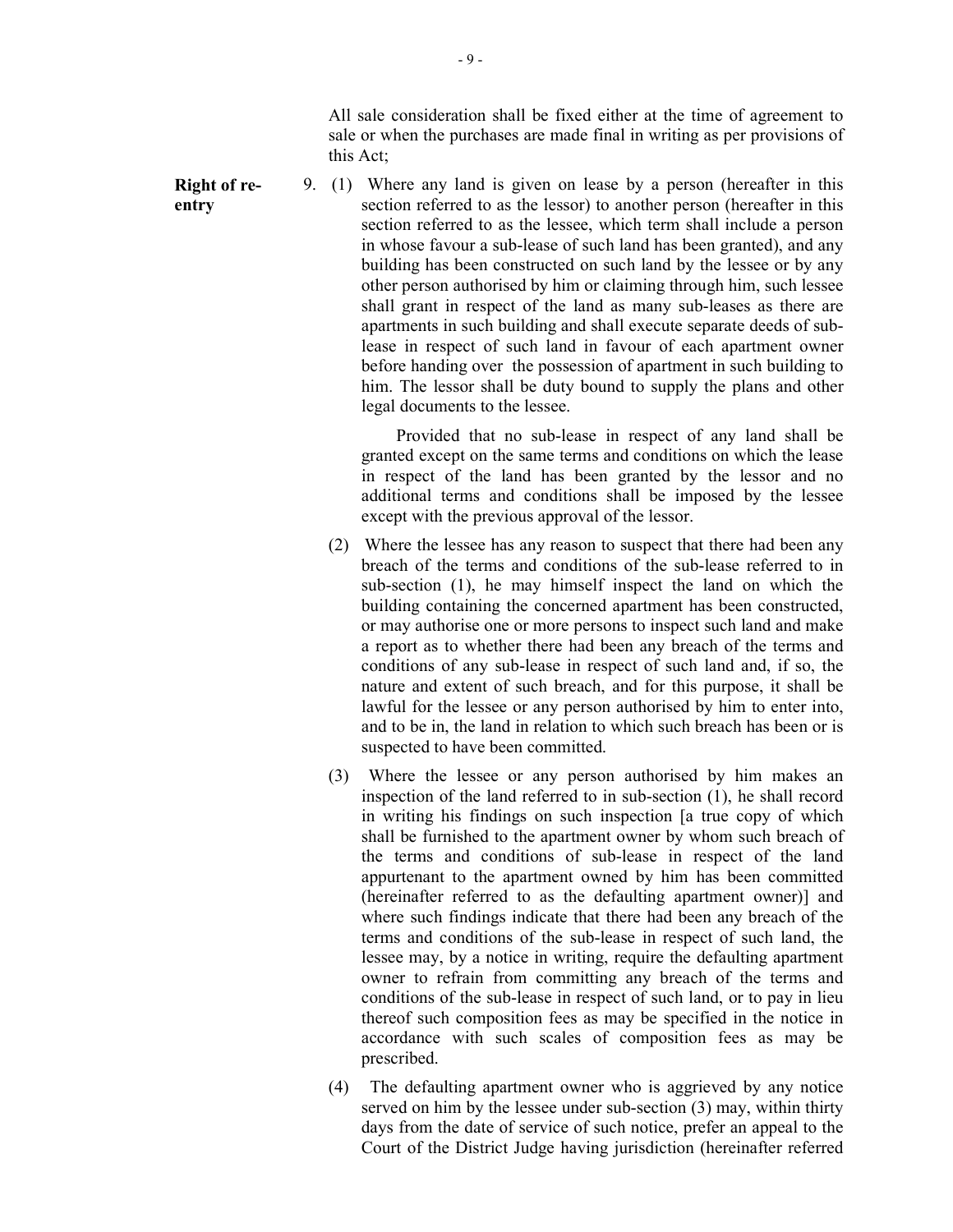to as the District Court), either challenging the finding of the lessee or any person authorised by him or disputing the amount of composition fees as specified in the notice, and the District Court may, after giving the parties a reasonable opportunity of being heard, confirm, alter or reverse those finding or may confirm, reduce or increase the amount of composition fees or set aside the notice.

- (5) Where, on the breach of any terms and conditions of any sub-lease in respect of any land, any composition fees become payable, the defaulting apartment owner shall be deemed to have been guilty of such breach and in default of payment thereof it shall be lawful for the lessee to recover the amount of the composition fees from the defaulting apartment owner as arrears of land revenue.
- (6) Where any composition fees are paid whether in pursuance of the notice served under sub-section (3) or in accordance with the decision of the District Court or a higher court on appeal, no further action shall be taken by the lessee for the breach of the terms and conditions of the sub-lease in respect of the land in relation to which payment of such composition fees has been realised.
- (7) If the defaulting apartment owner omits or fails to refrain from committing any breach of the terms and conditions of the sub-lease in respect of the land or, as the case may be, omits or fails to pay the composition fees in lieu thereof—
	- (i) in accordance with the notice issued by the lessee under subsection (3); or
	- (ii) where the finding of the lessee or the person authorised to inspect the land about any breach of the terms and conditions of any sub-lease in respect of the land or the amount of composition fees specified in the notice issued by the lessee are altered by the District Court on appeal or by any higher court on further appeal, in accordance with the decision of the District Court or such higher court, as the case may be;

the lessee shall be entitled,—

- (a) where no appeal has been preferred under sub-section (4), within sixty days from the date of service of the notice under sub-section (3), or
- (b) where an appeal has been preferred under sub-section (4), within sixty days from the date on which the appeal is finally disposed of by the District Court or, where any further appeal is preferred to a higher court, by such higher court,

to exercise the right of re-entry in respect of the undivided interest of the lessee in the land appurtenant to the apartment owned by the defaulting apartment owner, and where such right of re-entry cannot be exercised except by the ejectment of the defaulting apartment owner from his apartment, such right of re-entry shall include a right to eject the defaulting apartment owner from the concerned apartment: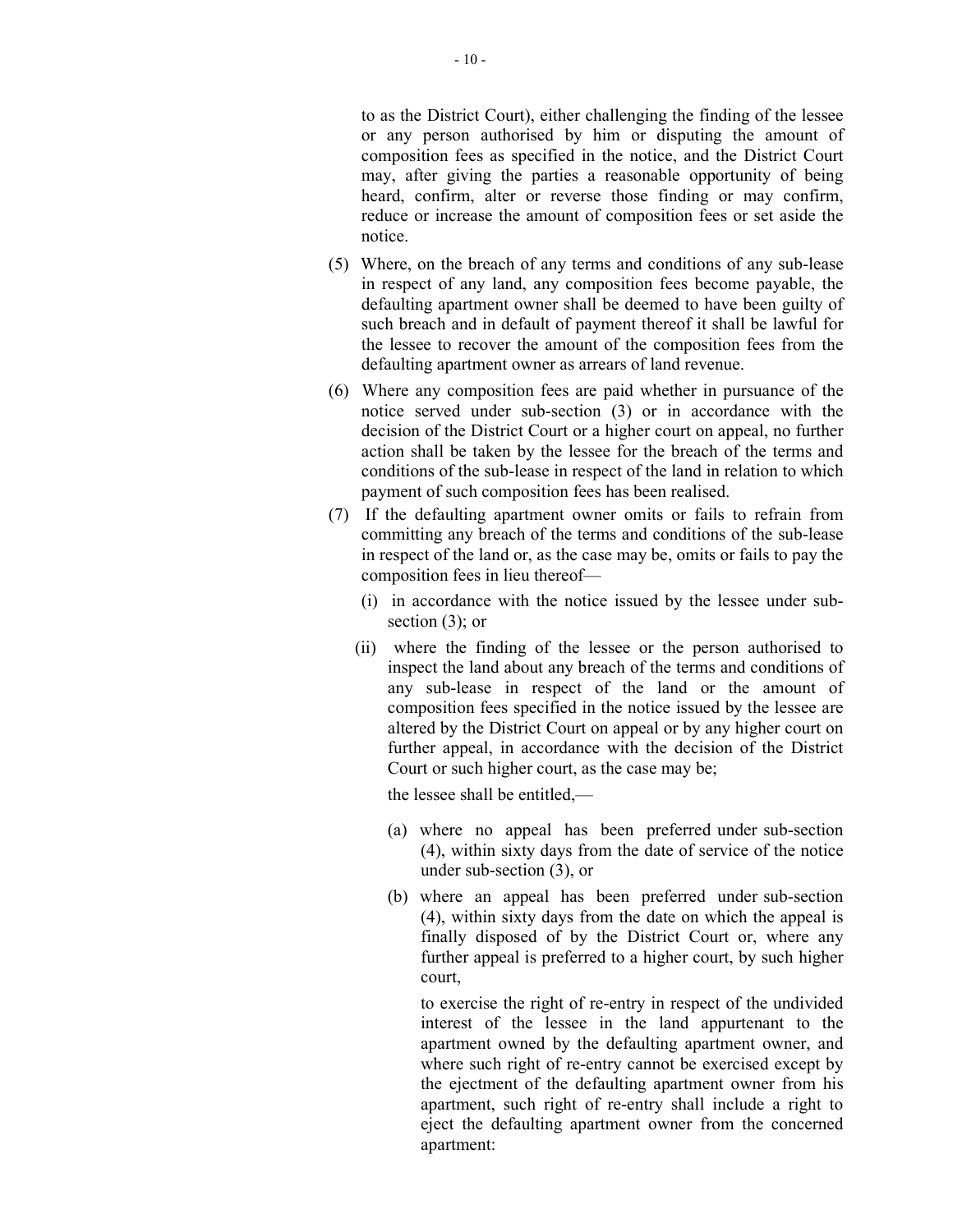Provided that no such ejectment shall be made unless the defaulting apartment owner has been paid by the lessee such amount as compensation for such ejectment as may be determined in accordance with the prescribed scales of compensation.

(8) No appeal preferred under sub-section (4) shall be admitted, unless twenty-five per cent of the composition fees specified in the notice served on the defaulting apartment owner has been deposited to the credit of the District Court in savings bank account to be opened by the District Court in any branch of an approved bank:

Provided that the District Court may, on sufficient cause being shown, either remit or reduce the amount of such deposit, and the interest accruing on such deposit, shall ensure to the credit of defaulting apartment owner by whom such deposit has been made:

Provided further that the amount of such deposit together with the interest due thereon shall be distributed by the District Court in accordance with the decision in such appeal, or where any further appeal has been preferred against such decision, in accordance with the decision in such further appeal.

- (9) The defaulting apartment owner, who is aggrieved by the amount offered to be paid to him under the proviso to sub-section (7) as compensation for ejectment from his apartment may, within thirty days from the date of such offer, prefer an appeal to the District Court and the District Court may, after giving the parties a reasonable opportunity of being heard, maintain, increase or reduce the amount of compensation.
- (10) On the ejectment of the defaulting apartment owner from the apartment under sub-section (7), the lessee by whom such ejectment has been made may make a fresh allotment of the concerned apartment to any other person on such terms and conditions as he may think fit.
- (11) Where any lessee omits or fails to take any action either in accordance with the provisions of sub-section (2) or sub-section (3) or sub-section (7) the lessor may, in the first instance, require the lessee by a notice in writing to take action against the defaulting apartment owner under sub-section (2) or sub-section (3) or, as the case may be, under sub-section (7), within a period of ninety days from the date of service of such notice, and in the event of the omission or failure of the lessee to do so within such period, the lessor may himself take action as contained in sub-section (2) or subsection (3) or sub-section (7), and the provisions of sub-section (4) to sub-section  $(6)$  and sub-section  $(8)$  to sub-section  $(10)$ , shall, as far as may apply to any action taken by him as if such action had been taken by the lessee.
- (12) For the removal of doubts, it is hereby declared that no work in any apartment by the owner thereof shall be deemed to be a breach of the terms of the sub-lease in respect of the land on which the building containing such apartment has been constructed unless the work is prohibited by sub-section (2) of section 6.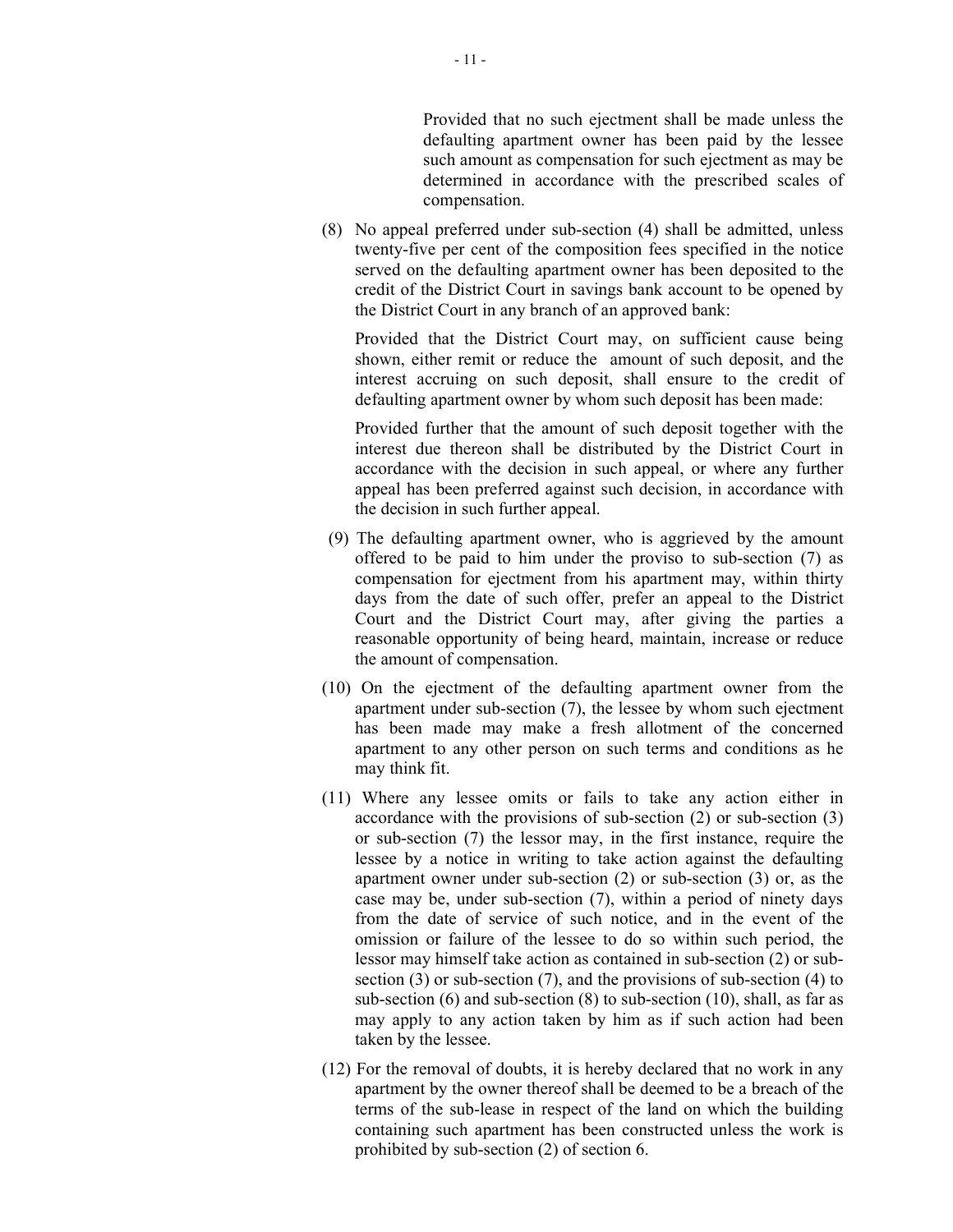Purchase or person taking lease of apartments from apartment owners to execute an undertaking

against apartments

- 10. Notwithstanding anything contained in the Transfer of Property Act, 1882 (Act No. 4 of 1882), or in any other law for the time being in force, any person acquiring any apartment from any apartment owner by gift, exchange, purchase or otherwise, or taking lease of an apartment from an apartment owner shall—
	- (a) In respect of the said apartment, be subject to the provisions of this Act; and
	- (b) Execute and register an instrument in such form, in such manner and within such period as may be prescribed giving an undertaking to comply with the covenants, conditions and restrictions, subject to which such apartment is owned by the apartment owner aforesaid.
- **Encumbrances** 11. (1) The owner of each apartment may create any encumbrance, only against the apartment owned by him by executing an instrument and registering it in the office of the registering authority and the percentage of the undivided interest in the common areas and facilities appurtenant to such apartment in the same manner and to the same extent as may be created in relation to any other separate parcel of property subject to individual ownership:

 Provided that where any such encumbrance is created, the apartment in relation to which such encumbrance has been created shall not be partitioned or sub-divided.

(2) In the event of a charge or any encumbrance against two or more apartments becoming effective, the apartment owners of the separate apartments may remove their apartments and the percentage of the undivided interest in the common areas and facilities appurtenant to such apartments from the charge or encumbrance on payment of the fractional or proportional amounts attributable to each of the apartments affected and on such payment, the apartment and the percentage of undivided interest in the common areas and facilities appurtenant thereto shall be free of the charge or encumbrance so removed.

 Provided that such partial payment shall not prevent the person having a charge or any of the encumbrance from proceeding to enforce the rights, in relation to the amount not so paid, against any other apartment and the percentage of undivided interest in the common areas and facilities appurtenant to such apartment.

## CHAPTER V

## DECLARATION OF BUILDING AND DEED OF APARTMENT

Contents of **Declaration** 

- 12. (1) The declaration shall be submitted by a promoter in the office of the competent authority in respect of a building constructed after the commencement of this Act in such form, within such period and in such manner as may be prescribed and shall contain full and true particulars of the following, namely :-
	- (a) description of the land on which the building and improvements are, or are to be located, and whether the land is free hold or lease hold;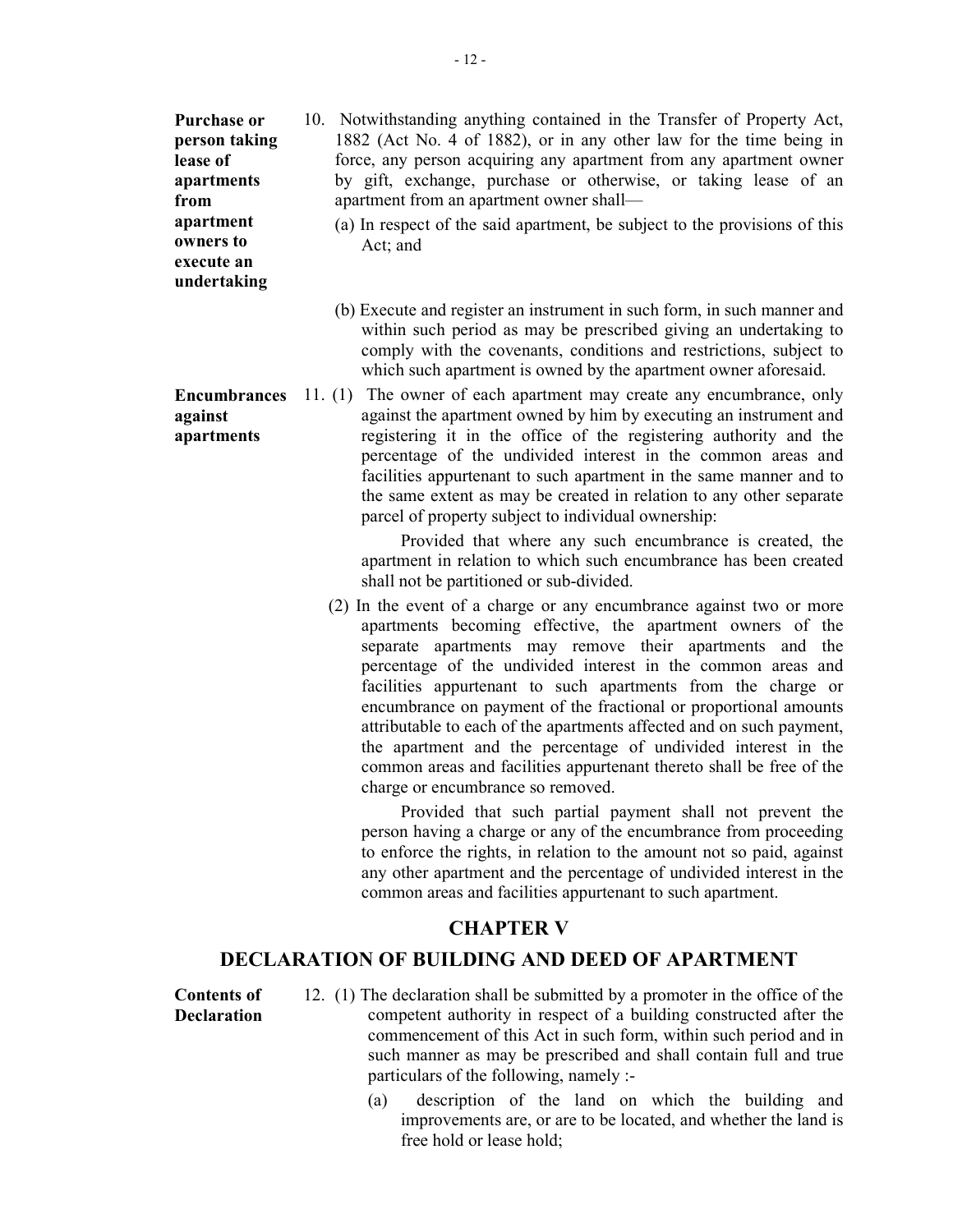- (b) description of the building stating the number of stories and basements, the number of apartments and principal materials of which it is or is to be constructed;
- (c) the number of each apartment and a statement of its location, approximate area, number of rooms and the immediate common area to which it has access and any other data necessary for its proper identification;
- (d) description of the common areas and facilities;
- (e) description of the common areas and facilities if any, stating to which apartments, their use is reserved;
- (f) value of the property and of each apartment, and the percentage of undivided interest in the common areas and the facilities appertaining to each apartment and its owner for all purposes, including voting;
- (g) particulars of encumbrances, if any, on the property of apartment and its undivided interest at the date of the declaration;
- (h) such other particulars as may be prescribed.
- (2) The declaration referred to in sub-section (1) may be amended under such circumstances and in such manner as may be prescribed.

**Registration of** 13. No promoter or an apartment owner shall transfer or hand over the Deed of Apartment possession of any apartment constructed after the commencement of this Act without executing an appropriate transfer deed and also getting it registered under the provisions of the Registration Act, 1908 and it shall also be incumbent for such promoter or apartment owner to enclose a true copy of the declaration made under section 12 to such deed of transfer.

## CHAPTER VI

# ASSOCIATION OF APARTMENT OWNERS AND BYE-LAWS FOR THE REGISTRATION OF THE AFFAIRS OF SUCH ASSOCIATION

Association of apartment owners and bye-laws relating thereto 14. (1) There shall be an Association of Apartment Owners for the administration of the affairs in relation to the apartments and the property appertaining thereto and for the management of common areas and facilities :

> Provided that where any area has been demarcated for the construction of buildings, whether such area is called a block or pocket or by any other name, there shall be a single Association of Apartment Owners in such demarcated area.

(2) It shall be the joint responsibility of the promoter and the apartment owners to form an Association. The promoter shall get the Association registered when such number of apartments have been handed over to the owners which is necessary to form an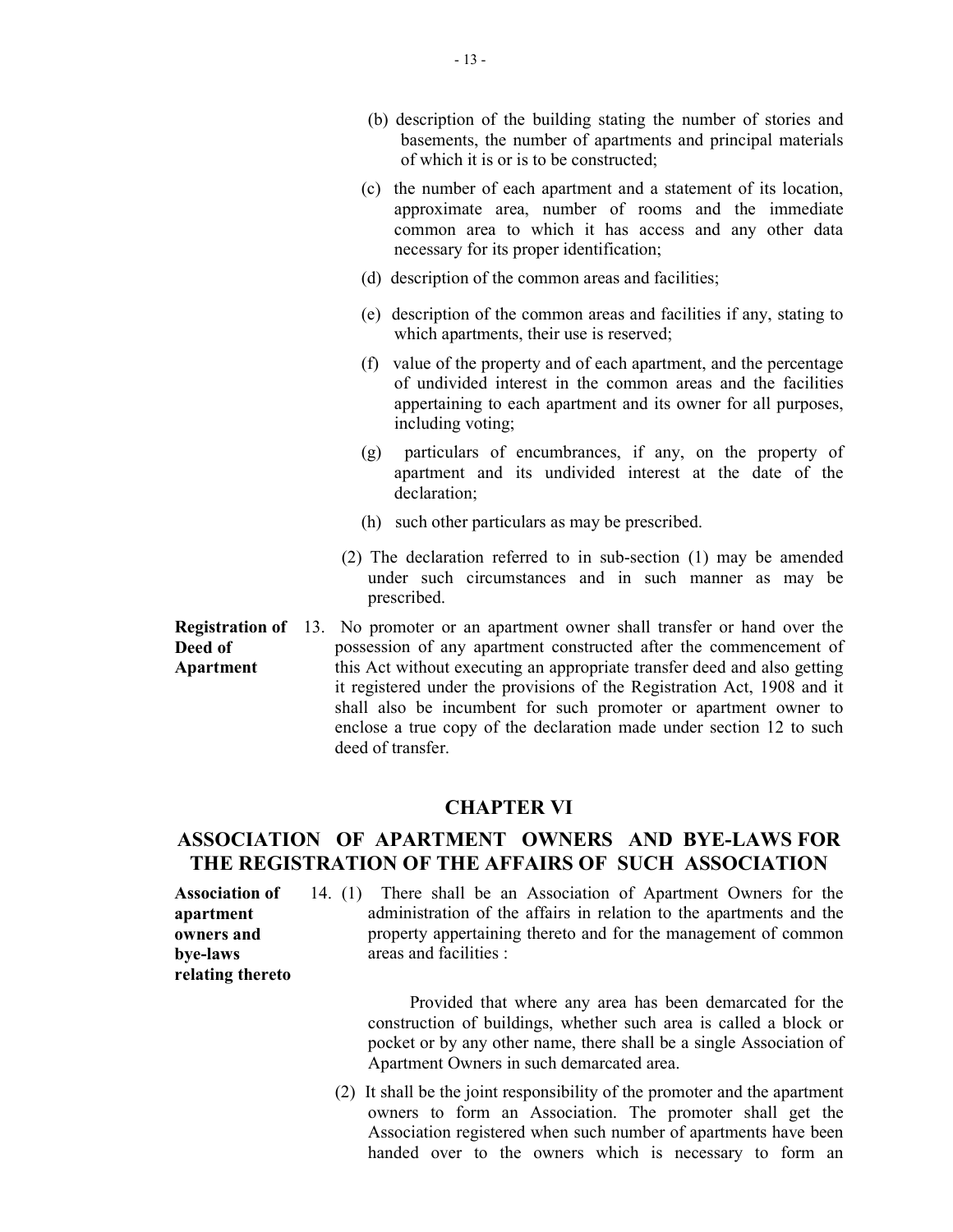association or 33% of apartments, whichever is more, by way of sale, transfer or possession, provided the building has been completed alongwith all infrastructure services and completion certificate obtained from the local authority.

- (3) In a case, where an association of the apartments owners of a building has not been formed, on the intended date of execution of a deed of apartment in favour of prospective apartment owner, it shall be obligatory for a prospective apartment owner to become member of the association within a period of 4 weeks on receipt of a written intimation about the formation of such association.
- (4) Where an association of an apartment owners exist on the intended date of transfer of an apartment, it will be obligatory for the prospective apartment owner to become member of such association before execution of a deed of an apartment in his favour.
- (5) On formation of the Association of the Apartment Owners under sub-section (2) above, the management of the affairs of the apartments regarding their common areas and facilities shall be deemed to be transferred from the promoter to the Association which shall thereupon maintain them,

 Provided that till all the apartments are sold or transferred, the promoter shall proportionately share the maintenance cost of common areas and facilities.

- (6) The Government may by notification in the gazette frame model bye-laws in accordance with which property referred to in subsection (1) shall be administered by the Association of Apartment Owners and the Association shall, at its first meeting, make its byelaws in accordance with the model bye-laws so framed, and in making its bye-laws the Association of Apartment Owners shall not make any departure from, variation of, addition to, or omission from, the model bye-laws aforesaid except with the prior approval of the competent authority.
- (7) The model bye-laws framed under sub-section (5) shall provide for the following, among other matters, namely:—
	- (a) the manner in which the Association of Apartment Owners is to be formed;
	- (b) the election, from among apartment owners, of a Board of Management by the members of the Association of Apartment Owners;
	- (c) the number of apartment owners constituting the Board, the composition of the Board and that one-third of members of the Board shall retire annually;
	- (d) the powers and duties of the Board;
	- (e) the honorarium, if any, of the members of the Board;
	- (f) the method of removal from office of the members of the Board;
	- (g) the powers of the Board to engage the services of a Manager;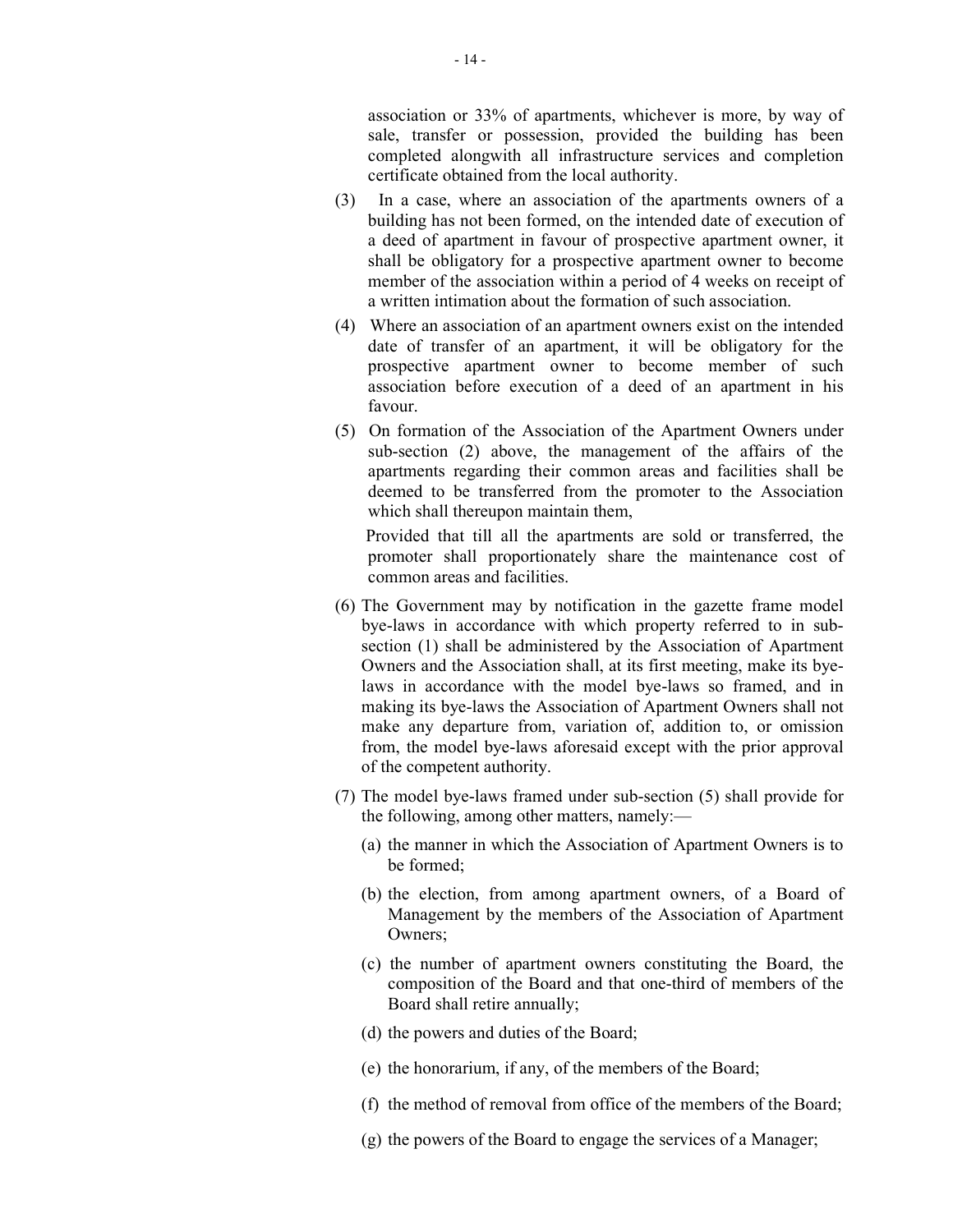- (h) delegation of powers and duties of the Board to such Manager;
- (i) method of calling meetings of the Association of Apartment Owners and the number of members of such Association of Apartment Owners;
- (j) election of a President of the Association of Apartment Owners from among the apartment owners, who shall preside over the meeting of the Board and of the Association of Apartment Owners;
- (k) election of a Secretary to the Association of Apartment Owners from among the apartment owners, who shall be an ex-officio member of the Board and shall keep two separate minutes books, one for the Association of the Apartment Owners and the other for the Board, pages of each of which shall be consecutively numbered and authenticated by the President of the Association of Apartment Owners, and shall record, in the respective minutes books, the resolutions adopted by the Association of Apartment Owners or the Board, as the case may be;
- (l) election of a Treasurer from among the apartment owners, who shall keep the financial records of the Association of Apartment Owners as also of the Board;
- (m) maintenance, repair and replacement of the common areas and facilities and payment therefor;
- (n) manner of collecting from the apartment owners or any other occupant of apartments, share of the common expenses;
- (o) resignation and removal of persons employed for the maintenance, repair and replacement of the common areas and facilities;
- (p) restrictions with regard to the use and maintenance of the apartments and the use of the common areas and facilities, as may be necessary to prevent unreasonable interference in the use of each apartment and of the common areas and facilities by the several apartment owners;
- (q) any matter which may be required by the Competent Authority to be provided for in the bye-laws for the proper or better administration of the property;
- (r) such other matters as are required to be, or may be, provided for in the bye-laws.
- (8) The bye-laws framed under sub-section (5) may also contain provisions, not inconsistent with this Act—
	- (a) enabling the Board to retain certain area of the building for commercial purposes and to grant lease of the areas so retained, and to apply the proceeds of such lease for the reduction of the common expenses for maintaining the building, common areas and facilities, and if any surplus is left after meeting such expenses, to distribute such surplus to the apartment owners as income;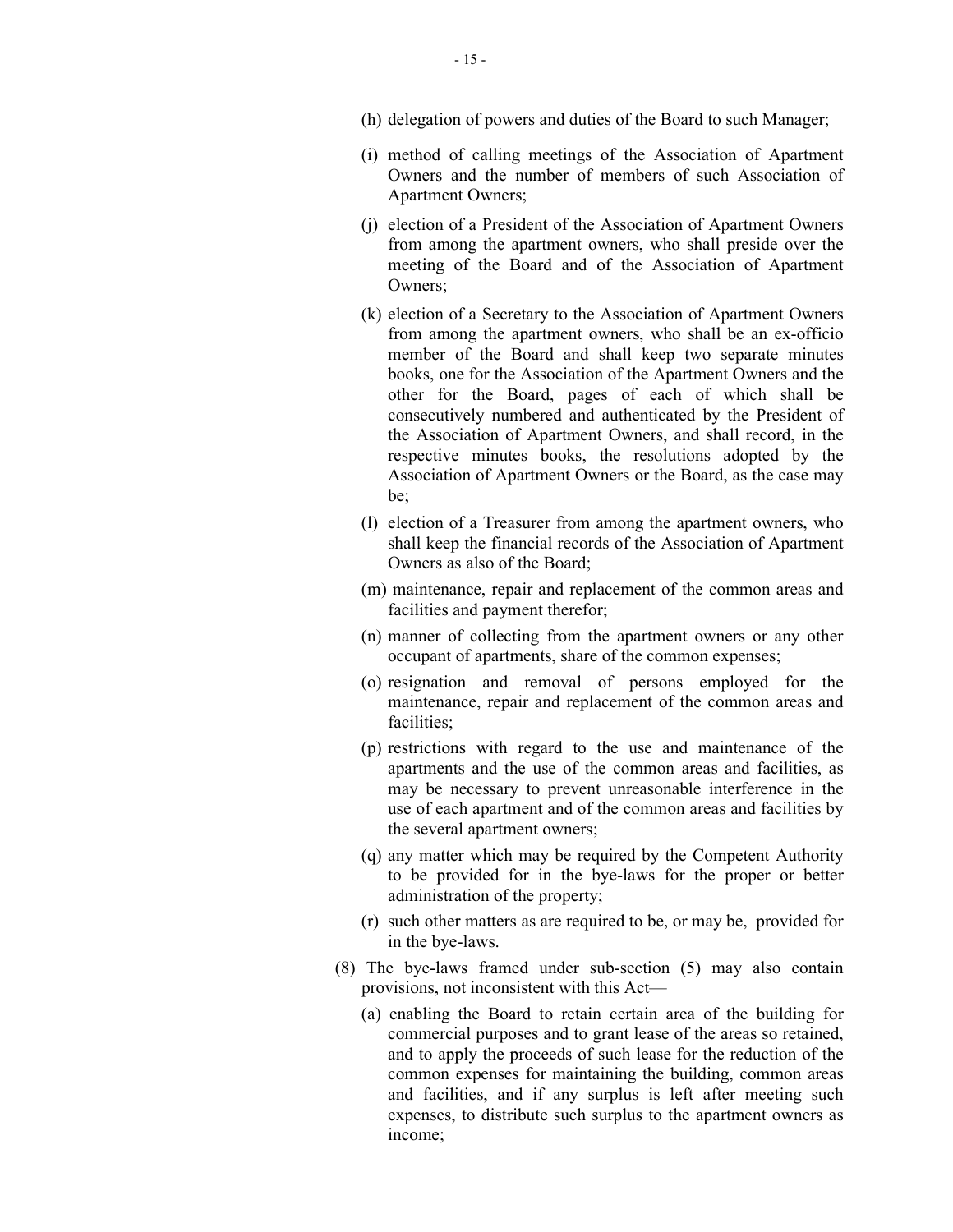- (b) relating to the audit of the accounts of the Association of Apartment Owners and of the Board, and of the administration of the property;
- (c) specifying the times at which and the manner in which annual general meetings and special general meetings of the Association of Apartment Owners shall be held and conducted;
- (d) specifying the time at which and the manner in which, the annual report relating to the activities of the Association of Apartment Owners shall be submitted;
- (e) specifying the manner in which the income derived and expenditure incurred by the Association of Apartment Owners shall be dealt with or as the case may be, accounted for.
- Insurance 15. (1) The Board or Manager-
	- (a) shall have, if requested so to do by a mortgagee having a first mortgage covering an apartment, the authority to, and
	- (b) shall, if required so to do by the bye-laws or by a majority of the apartment owners,

Obtain insurance for the property against loss or damage by fire or other hazards under such terms and for such amounts as requested or required.

- (2) Such insurance coverage shall be written on the property in the name of such Board or Manager as trustee for each of the apartment owners in the percentages specified in the bye-laws.
- (3) The premia payable in respect of every such insurance shall be common expenses.
- (4) The provisions of sub-section (1) to (3) shall be without prejudice to the right of each of the apartment owner to insure his own apartment for his benefit.

16. If within sixty days of the date of damage or destruction to all, or part of any property, or within such further time as the competent authority may, having regard to the circumstances of the case, allow, the Association of Apartment Owners does not determine to repair, reconstruct or re-build such property, then, and in that event,-

- (a) the property shall be deemed to be owned in common by the apartment owners;
- (b) the undivided interest in the property owned in common, which shall appertain to each apartment owner, shall be the percentage of the undivided interest previously owned by such owner in the common areas and facilities;
- (c) any encumbrances affecting any of the apartments shall be deemed to be transferred in accordance with the existing priority to the percentage of the undivided interest of the apartment owner in the property;
- (d) the property shall be subject to an action for partition at the suit of any apartment owners in which event, the net proceeds of sale together with the net proceeds of the insurance on the property, if

Disposition of property, destruction or damage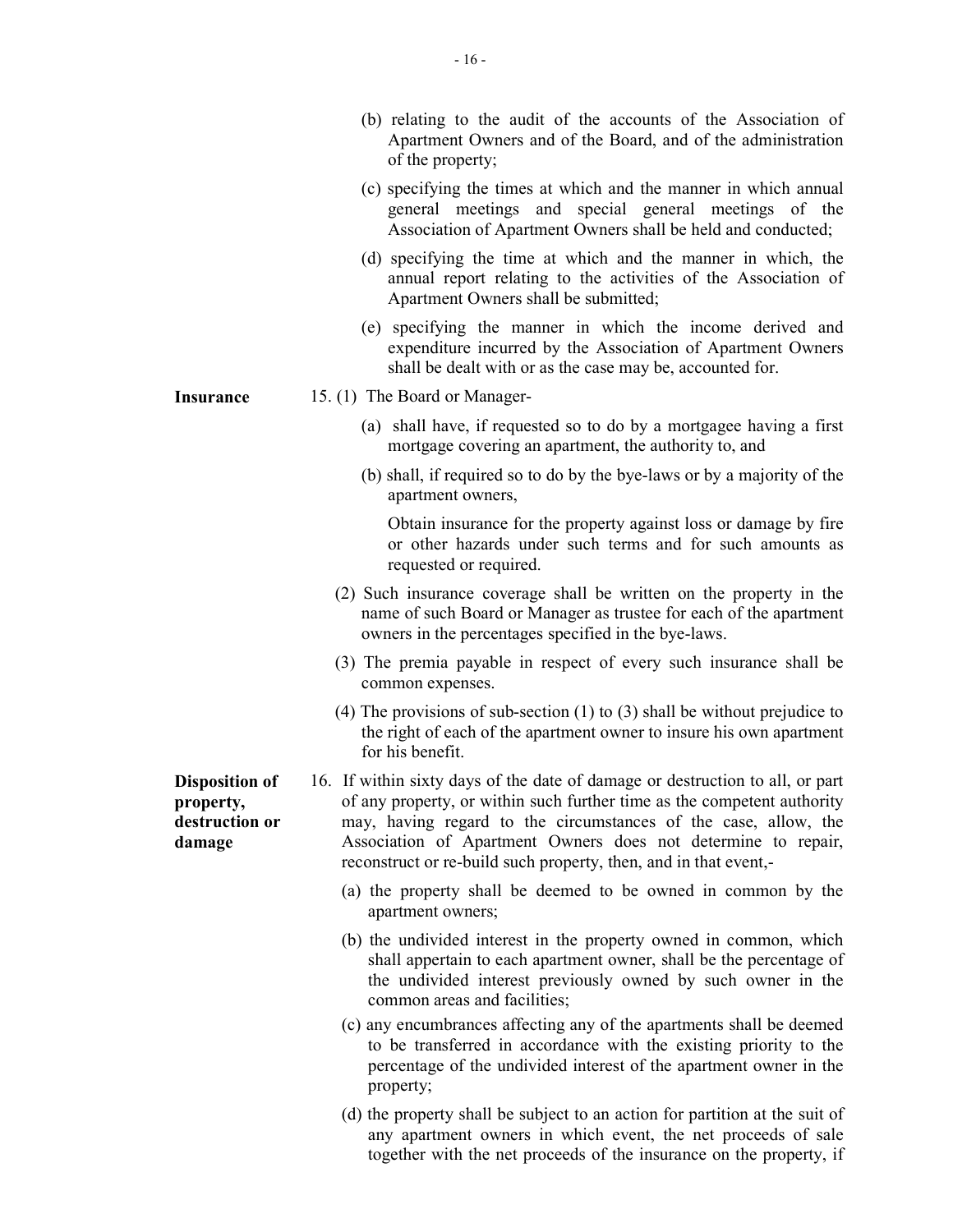any, shall be considered as one fund and shall be divided amongst all the apartment owners in the percentage equal to the percentage of undivided interest owned by each apartment owner in the property after paying out, all the respective shares of the apartment owners to extent sufficient for the purpose and all charges on the undivided interest in the property owned by each apartment owner.

- Action 17. (1) Without prejudice to the rights of any apartment owner, action may be brought by the Board or Manager, in either case in the discretion of the Board on behalf of two or more of the apartment owners as their respective interest may appear, with respect to any cause of action relating to the common areas and facilities or more than one apartment.
	- (2) The service of process on two or more apartment owners in any action relating to the common areas and facilities or more than one apartment may be made on the person, designated in the bye-laws to receive service of process.

## CHAPTER VII

# COMMON PROFITS, COMMON EXPENSES AND OTHER MATTERS

18. (1) The common profits of the property shall be distributed among, and the common expenses shall be charged to, the apartment owners according to the percentage of the undivided interest of the apartment owners in the common areas and facilities.

- (2) Where the apartment owner is not in the occupation of the apartment owned by him the liability to the common expenses payable in respect of such apartment shall be the joint and several liability of the apartment owner and the person in occupation of the apartment.
- 19. No apartment owner may exempt himself from liability for his contribution towards the common expenses by waiver of the use of enjoyment of any of the common areas and facilities, or by the abandonment of his apartment

- 20. (1) All sums assessed by the Association of Apartment Owners, but unpaid for the share of the common expenses chargeable to any apartment, shall constitute a charge on such apartment prior to all other charges except only-
	- (i) the charge, if any, on the apartment for payment of Government and Municipal taxes; and
	- (ii) all the sums unpaid on a first mortgage of the apartment.

Common profits, common expenses and other matters

Apartment owner not to be exempt from liability for contribution by waiver of the use of the common areas and facilities

Common expenses to be a charge on the apartment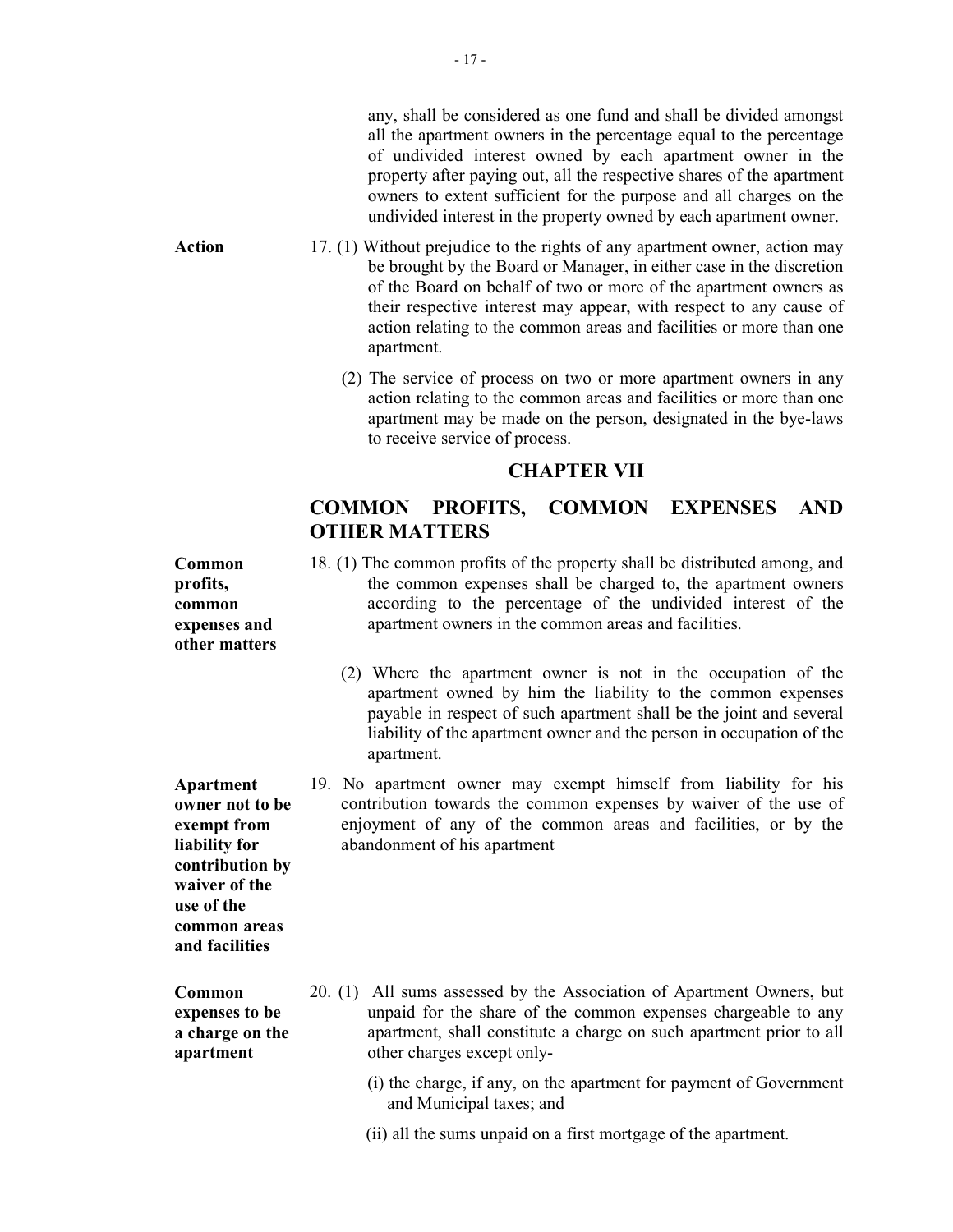- (2) The Association of Apartment Owners may approach the Competent Authority with a request for recovery of amount lying unpaid for a period of more than 12 months and which is due towards the common expenses payable in respect of an apartment, and the Competent Authority, on being satisfied, shall take appropriate action for its recovery from the owner of that apartment as arrears of land revenue
- 21. (1) Notwithstanding anything to the contrary contained in any law relating to local authorities, each apartment and its percentage of undivided interest in the common areas and facilities appurtenant to such apartment shall be deemed to be separate property for the purpose of assessment of tax on lands and building leviable under such law and shall be assessed and taxed accordingly; and for this purpose a local authority shall make suitable regulations to carry out the provisions of this section.
	- (2) Neither the building nor the property nor the common areas and facilities referred to in sub-section (1), shall be deemed to be separate properties for the purpose of the levy of such taxes.
- 22 (1) If an apartment owner ;
	- (a) either willfully violates or evidently threatens to violates the provision of sub-section (1) or sub-section (2) of section 6, or
	- (b) fails to pay the common expenses, which are payable by him under this Act for a period of more than 6 months,

the general body of the Association of Apartment Owners concerned may, after giving notice of not less than seven days to such apartment owner, may pass a resolution to cut off withhold or in any manner curtail or reduce, any essential supply or service enjoyed by such apartment owner;

 Provided that such Association of Owners shall not take any action in furtherance of the resolution referred to above unless a certified copy is sent each to the competent Authority and the concerned Apartment owner by registered or speed post and one month expires from the date of its being sent and its copy is displayed at some conspicuous place of the building.

Explanation: It is clarified that the power to take action under this sub section shall not prejudice the other rights and remedies of the Association of Apartment Owners available under this Act or under any other law for the time being in force.

- (2) If an apartment owner is aggrieved by an action under sub-section (1), he may prefer an appeal to the Competent Authority within a period of 15 days from the date of the receipt of the copy of the resolution, and the Competent Authority shall after affording sufficient opportunity to the parties pass such orders most expeditiously as he deems fit.
- 23. (1) Upon the sale, bequest or other transfer of an apartment, the purchaser of the apartment or the grantee or legatee or the transferee, as the case may be, shall be jointly and severally liable with the vendor or the transferor for all unpaid assessment against the vendor or transferor for his share of the common expenses up to

Board to cut off, withhold, curtail or reduce essential supply of service

Separate assessments

Joint and several liability of vendor etc., for unpaid common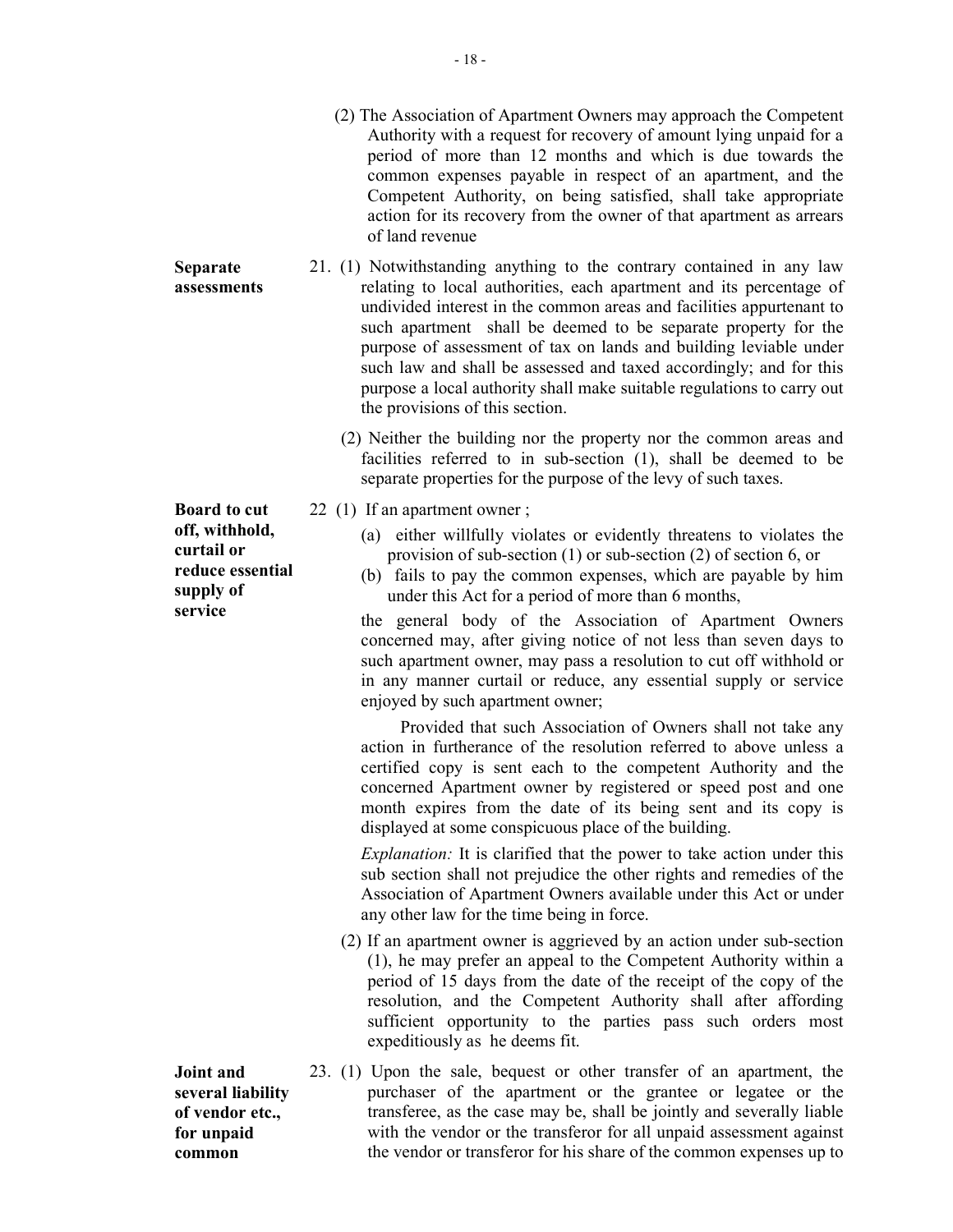expenses the time of the sale, bequest or other transfer, without prejudice to the right of the purchaser, grantee, legatee or transferee to recover from the vendor or the transferor any amount paid by the purchaser, grantee or legatee or transferee thereof.

> (2) Any purchaser, grantee, legatee or transferee refereed to in subsection (1) shall be entitled to a statement from the Board or Manager setting forth the amount of the unpaid assessment against the vendor or transferor, as the case may be, and such purchaser, grantee, legatee or transferee shall not be liable for, nor shall be subject to a charge for any unpaid share of common expenses against such apartment accrued prior to such sale, bequest or other transfer in excess of the amount set forth in the statement.

# CHAPTER VIII

## MISCELLANEOUS

24. (1) All apartment owners, tenants of owners, employees of owners and tenants, or any other person who may, in any manner, use the property or any part thereof to which this Act applies, shall be subject to the provision of this Act and the bye-laws and the rules made thereunder :

> Provided that nothing contained in this sub-section shall effect the right, title or interest acquired by any allottee or other person in common areas and facilities from any promoter on or before the date of commencement of this Act.

- (2) All agreements, decisions and determinations lawfully made by the Association of Apartment Owners in accordance with the provisions of this Act and the bye-laws shall be deemed to be binding on all apartment owners.
- Offences 25. (1) If any promoter,
	- (a) transfers by way of sale or otherwise any land appurtenant to a building and such land was originally shown as common areas and facilities such as park, open space, path ways, circulation areas, etc. in the plan approved by the prescribed sanctioning authority, or
	- (b) illegally makes construction in contravention of the plan approved by the prescribed sanctioning authority beyond compoundable limits;

 he shall, on conviction, be punished with imprisonment for a term not less than three years which may extend to six years or with fine not less than three lacs rupees, which may extend to five lacs rupees or with both.

Explanation: Above punishment shall not exonerate the promoter from his liability to restore the status of common areas and facilities as per the approved plan.

(2) Notwithstanding anything contained in the Code of Criminal Procedure, 1973 it shall be lawful for a Metropolitan Magistrate or a Judicial Magistrate of the First Class to pass on any person

Act to be binding on apartment owners, tenants, etc.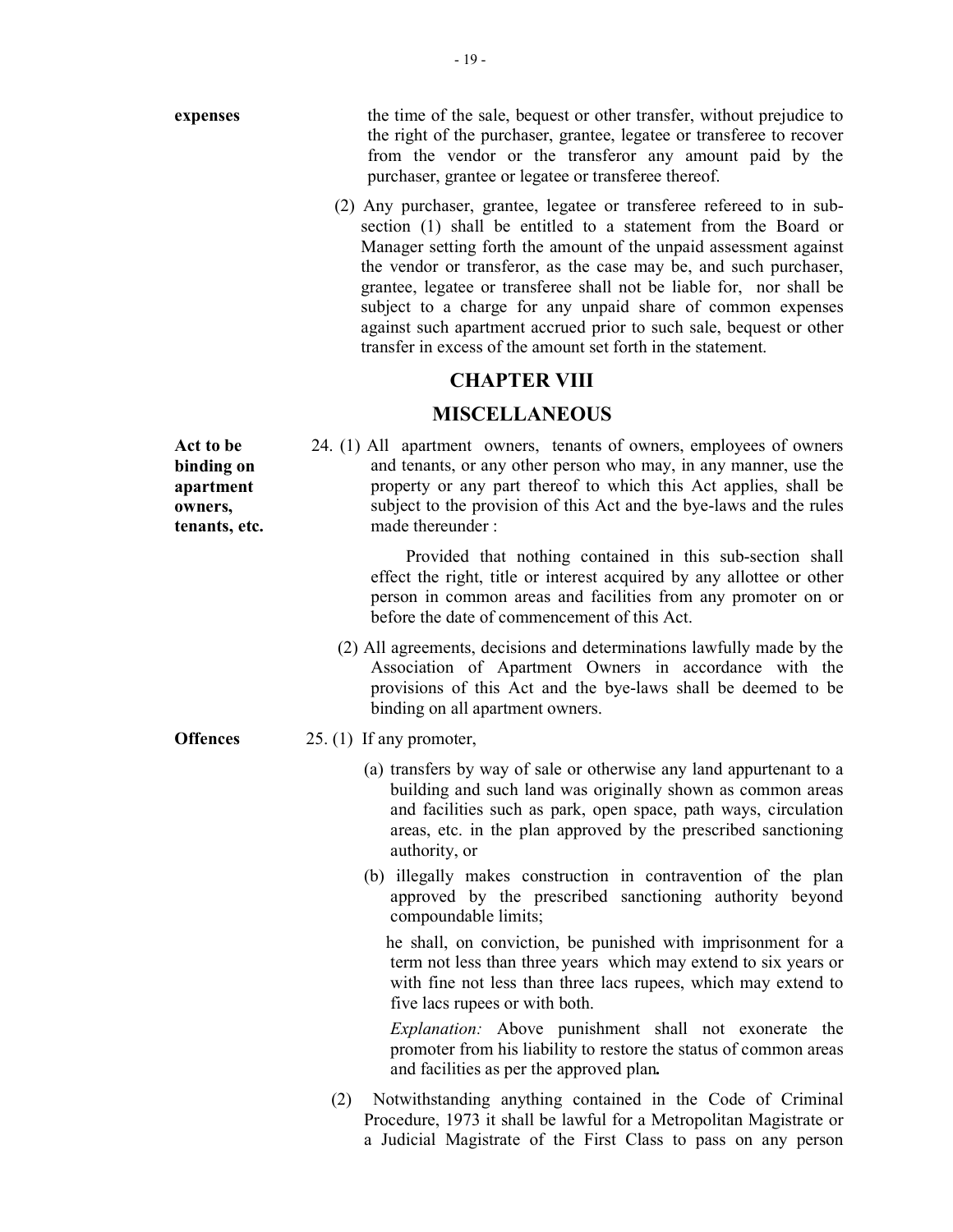convicted of an offence under this Act, a sentence of imprisonment or fine or both as provided in the relevant section of this Act, in exercise of powers under section 29 of the said Code.

- (3) If the owner of an apartment which is subject to the provisions of Chapter III contravenes-
	- (a) the provisions of section -5, or 6 or
	- (b) any bye-laws made under the provisions of this Act,

 he shall, on conviction, be punishable with fine not less than ten thousand rupees which may extend to Fifty thousand rupees and in case of a continuing contravention, to an additional fine which may extend to one thousand rupees for every day during which such contravention continues after the conviction.

- (4) No court shall take cognizance of an offence under this section, except on the written complaint by the board after a majority decision thereof and after obtaining prior permission of the Competent Authority in such manner as may be prescribed.
- 26. (1) Where an offence under this Act has been committed by a company, every person who, at the time the offence was committed, was in charge of, and was responsible to, the company for the conduct of the business of the company as well as the company, shall be deemed to be guilty of the offence and shall be liable to be proceeded against and punished accordingly:

 Provided that nothing contained in this sub-section shall render any such person liable to any punishment, if he proves that the offence was committed without his knowledge or that he exercised all due diligence to prevent the commission of such offence.

(2) Notwithstanding anything contained in clause (1), where an offence under this Act has been committed by a company and it is proved that the offence has been committed with the consent or connivance of, or is attributable to any neglect on the part of, any director, manager, secretary or other officer of the company, such director, manager, secretary or other officer shall also be deemed to be guilty of that offence and shall be liable to be proceeded against and punished accordingly.

Explanation-For the purposes of this section-

- (a) "company" means any body corporate and includes a firm or other association of individuals; and
- (b) "director" in relation to a firm, means a partner in the firm.

27. (1) The Competent Authority Shall carryout such directions as may be issued to it from time to time by the State Government for the efficient administration of this Act.

(2) If in, or in connection with, the exercise of its powers and discharge of its functions by the Competent Authority under this Act any

Offences by Companies

Control by **State** 

Government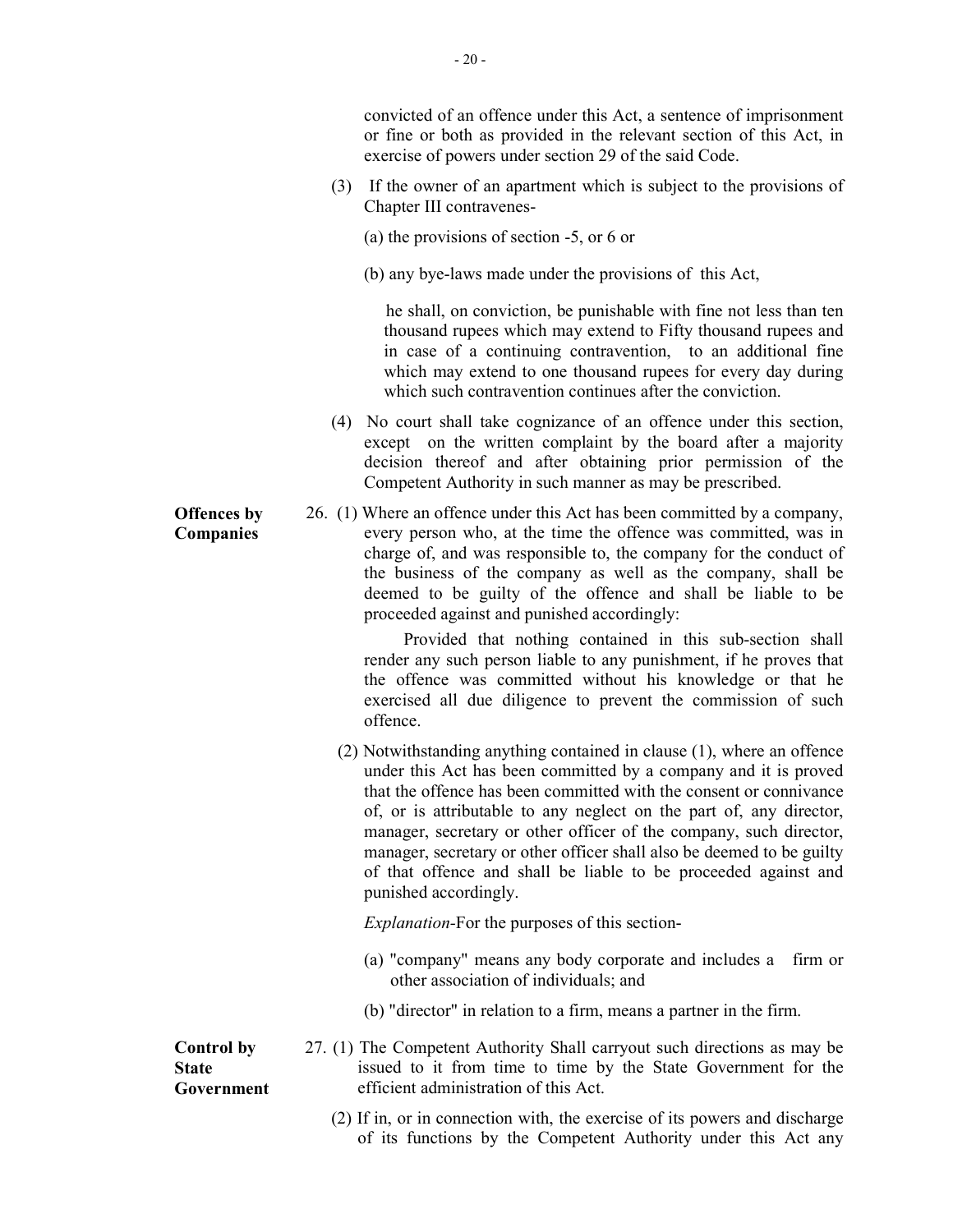|                                     |       | dispute arises between the Competent Authority and the State<br>Government, the decision of the State Government on such dispute<br>shall be final.                                                                                                                                                                                                                                                                                                                                                                                                             |
|-------------------------------------|-------|-----------------------------------------------------------------------------------------------------------------------------------------------------------------------------------------------------------------------------------------------------------------------------------------------------------------------------------------------------------------------------------------------------------------------------------------------------------------------------------------------------------------------------------------------------------------|
|                                     |       | (3) The State Government may, at any time, either on its own motion or<br>on application made to it in this behalf, call for the records of any<br>case disposed of or order passed by the Competent Authority for the<br>purpose of the satisfying itself as to the legality or propriety of any<br>order passed or direction issued and may pass such order or issue<br>such direction in relation thereto as it may think fit:                                                                                                                               |
|                                     |       | Provided that the State Government shall not pass an order<br>prejudicial to any person without affording such person a reasonable<br>opportunity of being heard.                                                                                                                                                                                                                                                                                                                                                                                               |
|                                     |       | (4) Every order of the State Government made in exercise of the powers<br>conferred by this Act shall be final and shall not be called in<br>question in any court.                                                                                                                                                                                                                                                                                                                                                                                             |
| <b>Exemptions</b>                   | $1S-$ | 28. (1) Nothing in section 25 and 26 of this Act shall apply, if the promoter                                                                                                                                                                                                                                                                                                                                                                                                                                                                                   |
|                                     |       | (a) a local authority or any other statutory body constituted for the<br>development of land or housing; or                                                                                                                                                                                                                                                                                                                                                                                                                                                     |
|                                     |       | (b) a company or a body wholly owned or controlled by the<br>government created for development of land or housing or<br>promotion of industry.                                                                                                                                                                                                                                                                                                                                                                                                                 |
|                                     | (2)   | No suit, prosecution or other legal proceeding shall lie against the<br>Government or any officer or other employee of the Government in<br>respect of anything which is in good faith done or intended to be<br>done by or under this Act.                                                                                                                                                                                                                                                                                                                     |
| <b>Removal of</b><br>doubts         |       | 29. For the removal of doubts, it is hereby declared that the provisions of<br>the Transfer of Property Act, 1882 (Act No. 4 of 1882), shall, in so far<br>as they are not inconsistent with the provisions of this Act, apply to<br>the transfer of any apartment, together with its undivided interest in<br>the common areas and facilities appurtenant thereto, made by the<br>owner of such apartment, whether such transfer is made by sale, lease,<br>mortgage, exchange, gift or otherwise, as they apply to the transfer of<br>any immovable property. |
| Power to make<br>rules              | 30.   | The Government may, by notification in the Official Gazette, make<br>rules to carry out the provisions of this Act.                                                                                                                                                                                                                                                                                                                                                                                                                                             |
| Overriding<br>effect of this<br>Act |       | 31. (1) The provisions of this Act shall have effect, notwithstanding<br>anything inconsistent therewith contained in any other law for the<br>time being in force;                                                                                                                                                                                                                                                                                                                                                                                             |
|                                     | (2)   | Save as otherwise expressly provided in sub-section (1) the<br>provisions of this Act, shall be in addition to, and not in derogation<br>of any other law for the time being in force.                                                                                                                                                                                                                                                                                                                                                                          |
| Power to<br>exempt                  | Act.  | 32. If the Government is of the opinion that the operation of any provision<br>of this Act causes any undue hardship, it may exempt, by a general or<br>special order, any class of person or areas from the provisions of this                                                                                                                                                                                                                                                                                                                                 |